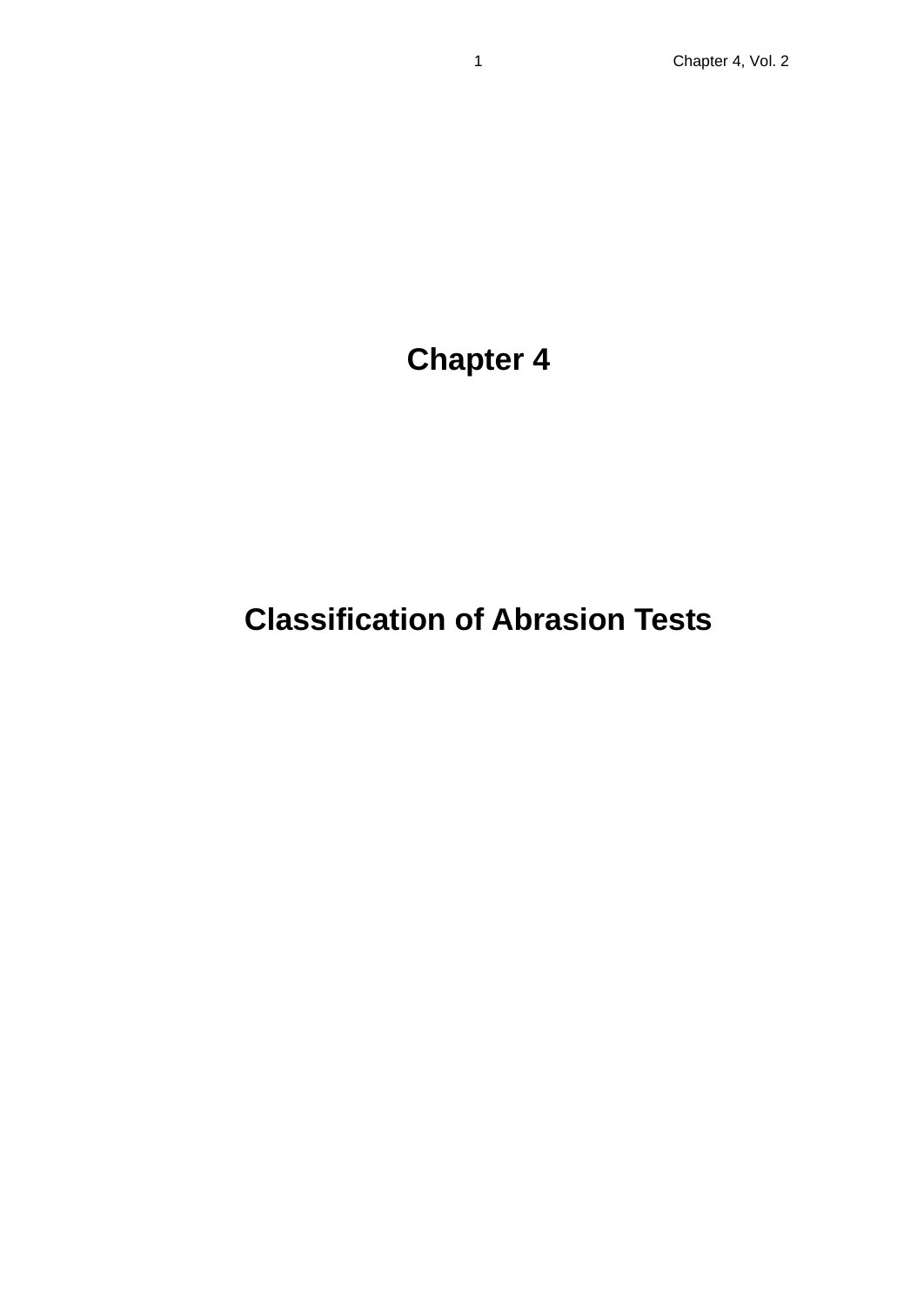# **4.0 Scope and Purpose**

In chapter 3 various mechanisms of abrasion were considered from the literature. Consolidating and building on this a number of models for abrasion-wear were proposed. In this chapter these ideas are, inter alia, applied to numerous abrasion tests. It was shown in chapter 2 that understanding of the various mechanisms of abrasion-wear (both in practice and in a test) is important in interpreting abrasion wear. Clearly it is equally important when selecting the best test for a given application.

A total of 66 abrasion tests are reviewed. These tests are those that could be extracted from the literature that was available to the author. The list is extensive but not exhaustive in that no attempt was made to explore publications in German, French, Spanish, Russian etc.

Table 4.1 classifies the 66 abrasion tests according to various criteria, and these are frequently referred to in the course of this chapter. Each test has a 'Short name' and is briefly described under the heading of 'principle of the test'.

A more detailed explanation of each test is given in appendices U.1.1 through U.8.3. The 'ID' of each test is the same as that of the corresponding appendix, where each test is considered in terms of the history of its development, test apparatus and method, and the associated abrasion wear mechanisms. This latter aspect is the primary focus of appendix U, and is also considered an important consideration in the classification of the abrasion tests. The various abrasion wear mechanisms were given in chapter 3 and reference is made to the appropriate sections in that chapter as required.

The 'abrading medium' in contact with the concrete that causes the abrasion is not the same for all the tests. The 66 abrasion tests are logically divided into eight different test types or *sub-types*, according to the various types of abrading medium. They are grouped as follows:

- U.1 steel drums
- U.2 steels balls (includes tumbling and bouncing steel balls in addition to the more usual rolling/sliding-under-load)
- U.3 special wheels (caterpillar tracks, chained tyres, studded tyres, dressing wheels)
- U.4 steel wheels
- U.5 fine abrasive (usually sand or silicon carbide granules)<br>U.6 abrasives that shear tangentially (steel pads, wire brus
- U.6 abrasives that shear tangentially (steel pads, wire brushes, hardness scratchers)<br>U.7 steel hammers
- steel hammers
- U.8 non-damaging abrasives (water, sound)

Of these the most commonly used are various types of steel balls (U.2 tests), steel wheels (U.4 tests), and fine abrasives (U.5 tests).

Interestingly, it may be shown that the abrasive actions of these various abrasive media may be reduced to one or more of three actions:

- rolling
- sliding
- impact

The corresponding abrasion wear will depend on the severity of the action, and this is considered in two categories:

- mild
- severe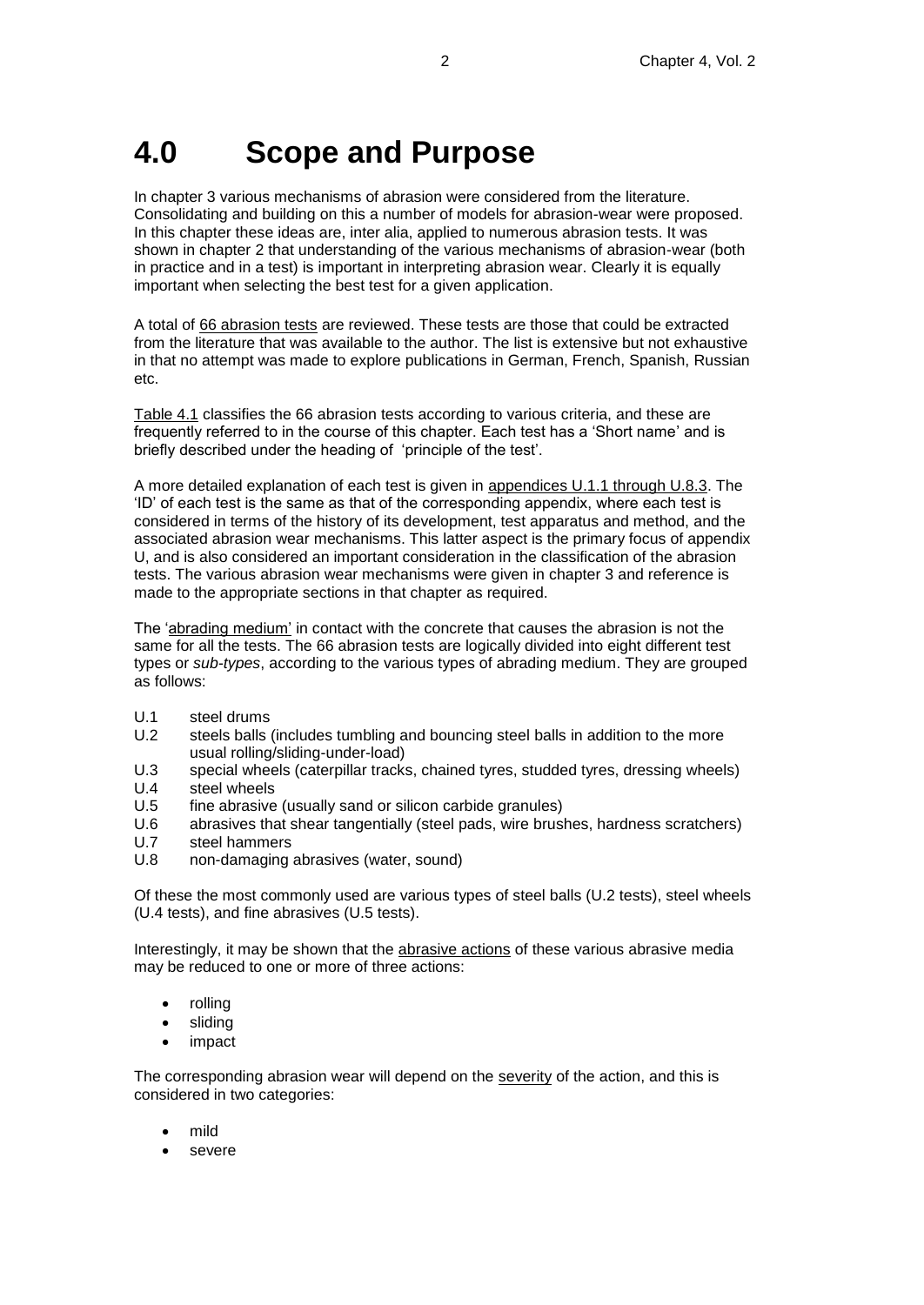It is shown that 'mild' abrasion results in the cracking/crushing/shearing of the microscopic surface asperities, whereas 'severe' abrasion results in cracking/crushing/shearing effects that may extend some tenths of a millimetre into the sub-asperity zone, or even a few millimetres in cases of very severe rolling and impact.

Based on the type of 'abrasive action' and its 'severity', each of the 66 tests are classified in terms of an 'Abrasion Wear Code', shown in table 4.1 and explained more fully in section 4.2.4. This code serves as a useful quantitative means for comparing the various abrasion tests, and helps in selecting a test of the desired abrasion action and severity to match a practical application.

There are however other selection criteria that must also be taken into account when selecting an abrasion test, such as cost of equipment, repeatability, obtainability of abrasives etc, and these aspects are also factored in section 4.4.

It may be concluded that the ultimate purpose of this chapter is to recommend one or more suitable abrasion tests for testing concrete surfaces, and concrete pavers in particular.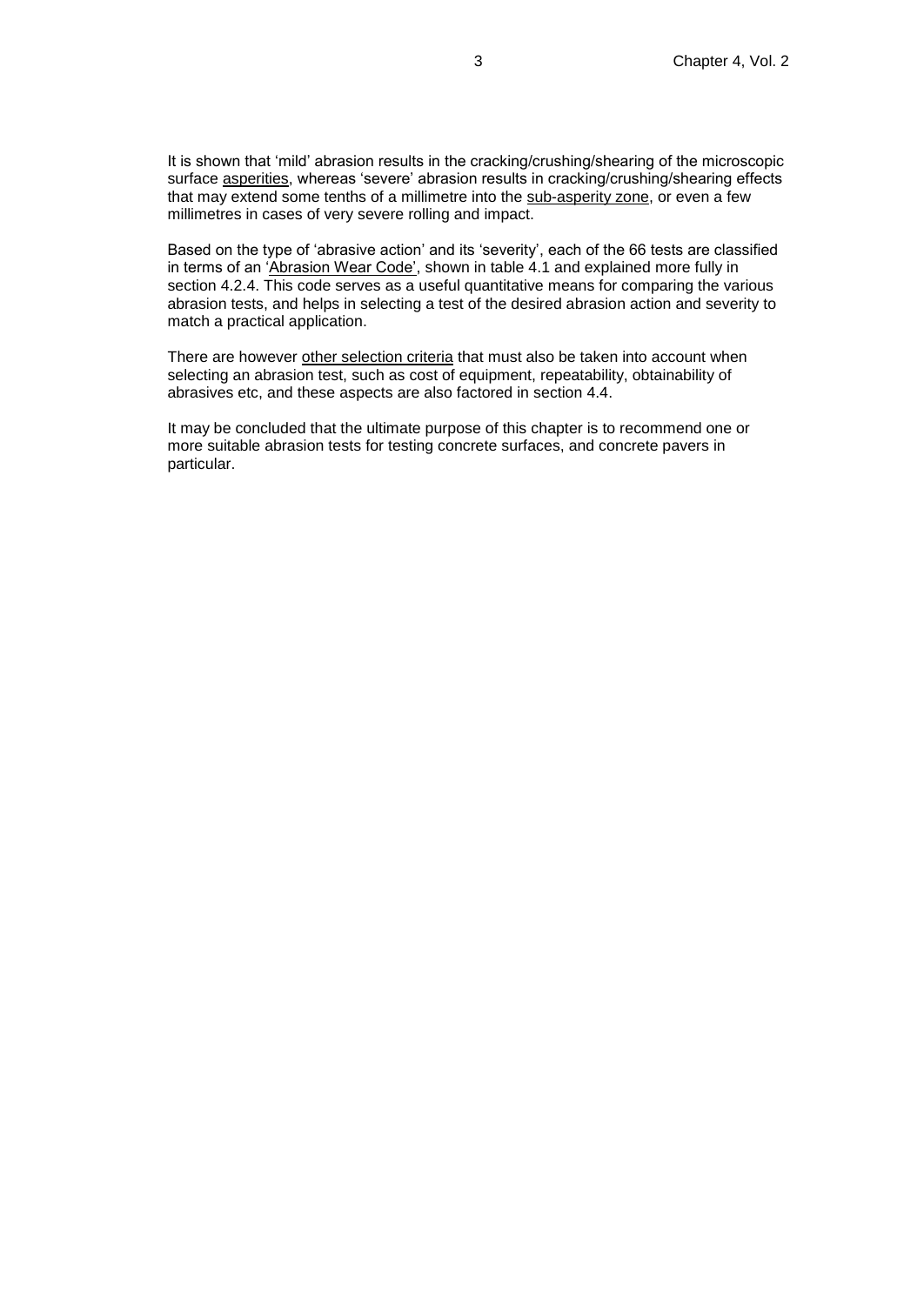Table 4.1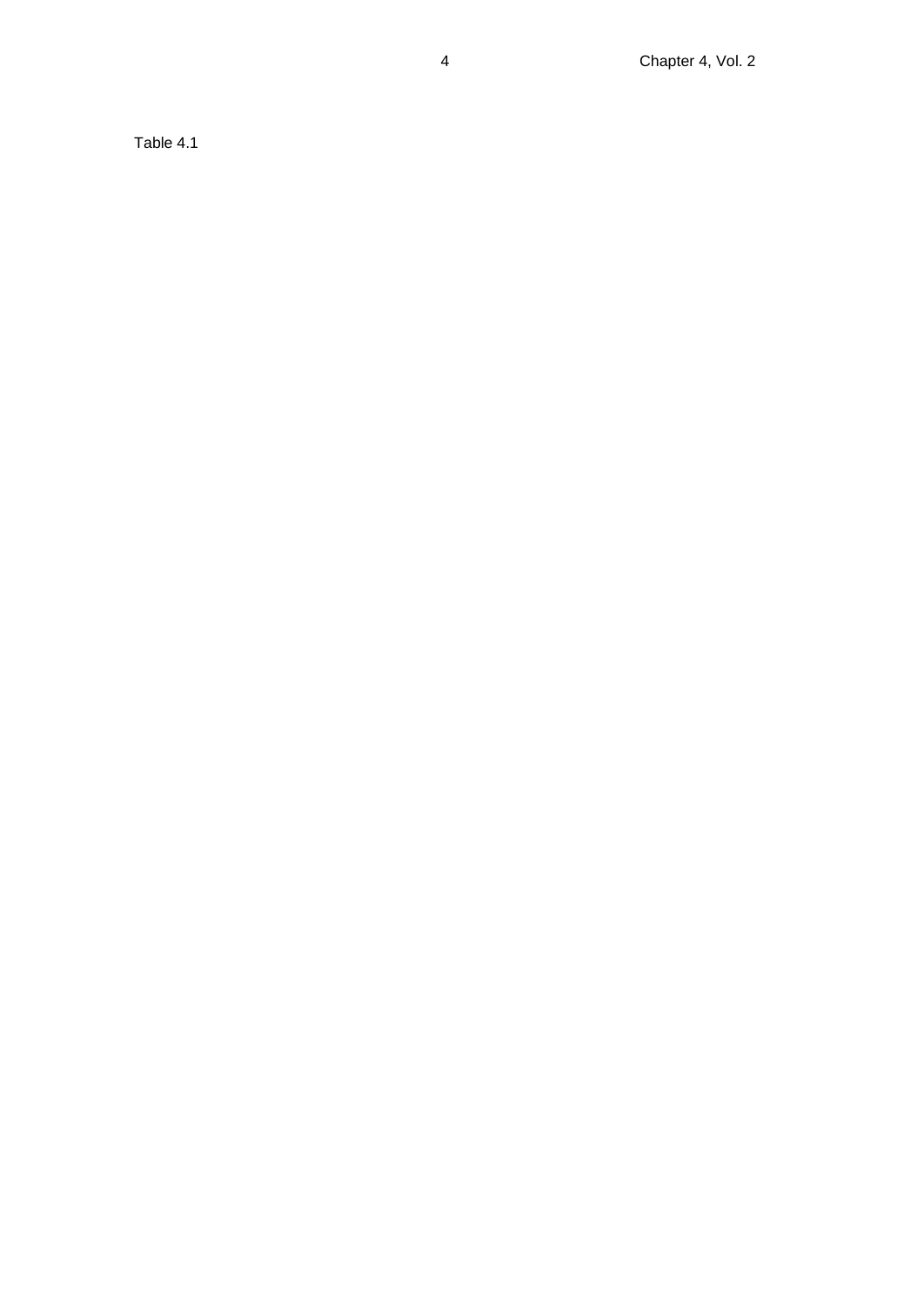Table 4.1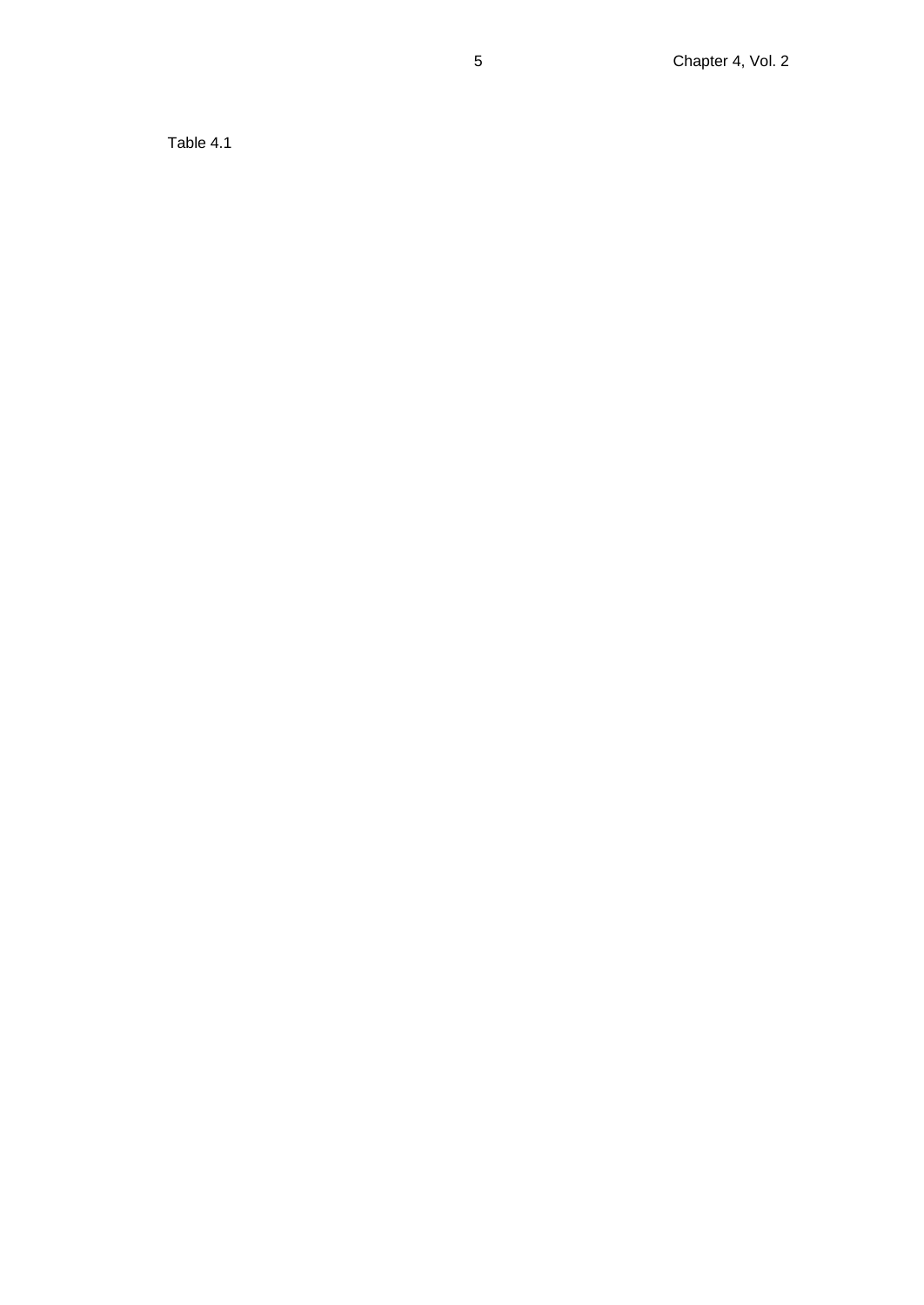### **Notes on Table 4.1**

There are eight 'test types', U.1 through U.8. Generally there will be several variations within a particular test type. Some of these variations may be very minor. The exact nature of the variations may be ascertained from the appendices. For example there are ten tests that all operate on the Bohme principle (U.5.1 through U.5.10), although the test method of each test differs slightly in each case. The differences represent the different preferences of the specifying authorities of the various countries.

Some explanation is warranted of some frequently used terms in the column 'Principle of Test', used to describe the abrading mechanisms:

- tumbling : this implies a falling, rolling and sliding action, and it is likely that most of the abrasion will take place from the initial impact following the fall
- revolving or rotating : this generally refers to the spinning of a disc, brush, or drum about its axis
- orbiting : this generally applies to abrading wheels or balls moving in a circular circuit, as the moon does around the earth
- planetary motion : this generally applies to revolving discs that also move in a larger circuit, much as the spinning earth moves around the sun

Note that some 'severe' tests can be converted to 'mild' simply by reducing the applied load, or by reducing the quantity and/or mass of the abrasives, or by reducing the duration of the test. Thus an apparatus can often be upgraded or downgraded in terms of severity by relatively simple adjustments.

#### **Prefixes**

Prefix 1: These tests are done submerged in water, which is mostly flowing

Prefix 2: All the 'rolling' tests have a normally applied force, and this applies to both steel balls and steel wheels. The one exception is the U.2.08 (P.E.I) test, a very mild test consisting of small steel balls freely rolling on the surface with *no* applied normal force. Note that there are other 'steel ball' tests that do not have an applied normal load, but in this case the balls tumble in a rotating drum, and hence these tests are not described as 'rolling' tests, rather as 'impact' tests.

Prefix 3: This test may be regarded as severe depending on the sharpness of the scratching-tip and the applied pressure.

Prefix 4: The BRE-Screed test is classified as 'severe' because it results in substantial indentations typically 3mm. However, this is relative to the strength of the material. In a hard structural concrete there would be no indentation.

Prefix 5: The impact action of the plunger striking the surface will result in varying degrees of abrasion wear, depending on the hardness of the surface. For hard concrete it may be limited to I2, while for weaker surfaces the damage is more likely to be I3 or even I4.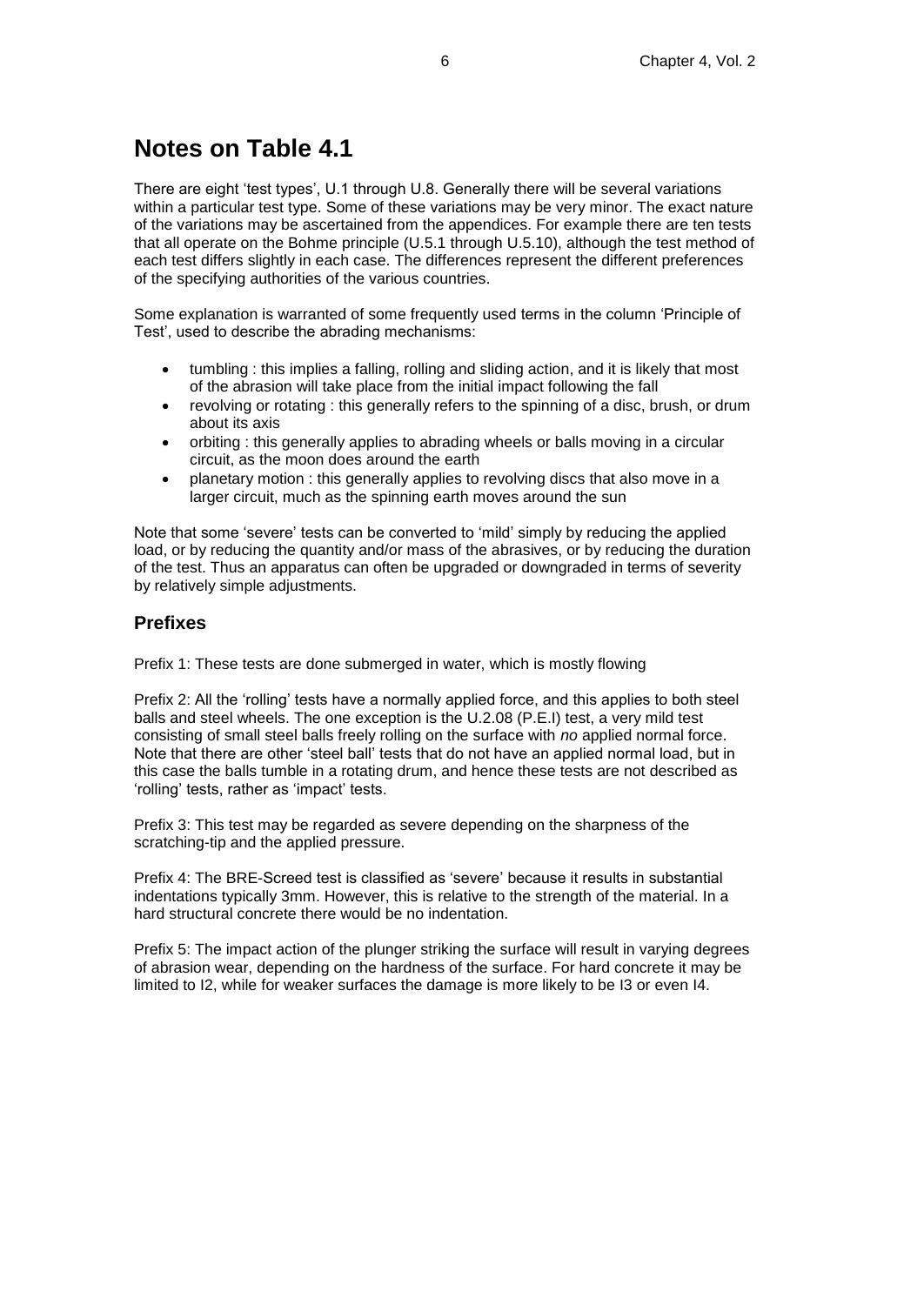# **4.1 Abrasive Actions**

Above it was stated that the abrasive actions of the various abrasion tests may be reduced to one or more of three actions; rolling, sliding and impact. Sometimes the term 'tumbling' is used to imply a combination of impact, rolling and sliding. Alternatively the term 'bouncing' implies a repeating impact action.

Only three tests in Table 4.1 do not involve either impact, rolling or sliding. These are nondestructive tests involving water absorption or sound propagation, and are not therefore abrasion tests in the true sense. They are however included in the table, as in certain circumstances they are good indicators of abrasion resistance.

## **4.1.1 Rolling**

Rolling is a very common abrasive action. It occurs on the many surfaces that must accommodate wheeled traffic. It also occurs in the form of fine abrasive particles rolling beneath footwear or tyres. It may be identified in as many as 50 of the 66 tests listed in Table 4.1, although it is considered as the predominant wear mechanism in only 26 of these tests.

Rolling is considered to be the dominant abrasive action in tests where various types of steel wheels or balls roll under load. The contact pressures vary from test to test. Examples of such tests include:

- DIN 51951, MA20 (steel balls rolling under a load)
- ASTM C799 Proc B, ASTM C944 (dressing wheels rolling under a load)
- C&CA, NT BUILD 044 (steel wheels rolling under a load)

The 'C&CA' rolling wheels may be considered a mild abrasion test, typically abrading 0,2 mm after 15 minutes in a surface made hard by power finishing. Conversely other tests may be categorised as severe. For example, the very highly concentrated pressures beneath the balls of the 'DIN 51951' apparatus are capable of penetrations of 2mm for a 40 MPa concrete, in 17,5 minutes.

The abrasive actions of rolling wheels/balls will be increasingly 'mild' with:

- increasing softness of abrasive material (e.g.rubber lined wheels)
- decreasing contact pressure (related to large diameters of the wheel/ball)
- decreasing load.

Conversely 'severe' abrasion corresponds to:

- hard wheels/balls that have high contact pressures (e.g. steel wheels with small diameters, are narrow widths)
- heavy loads.

It should be noted that the influence of the load extends beyond that of merely influencing the contact pressure. A lightly loaded small diameter wheel may have the same contact pressure as a more heavily loaded large diameter steel wheel, but the stress field of the large-wheel/high-load will extend deeper into the concrete resulting in an increased rate of abrasion wear, according to Siro(1991). [For a given critical stress this means that larger aggregate particles may be debonded from the paste in the case of the largewheel/greater-load, resulting in the loss of more aggregate particles, including some coarse aggregate. As it is the aggregate particles that generally resist abrasive forces, a substantially increased rate of wear may be expected].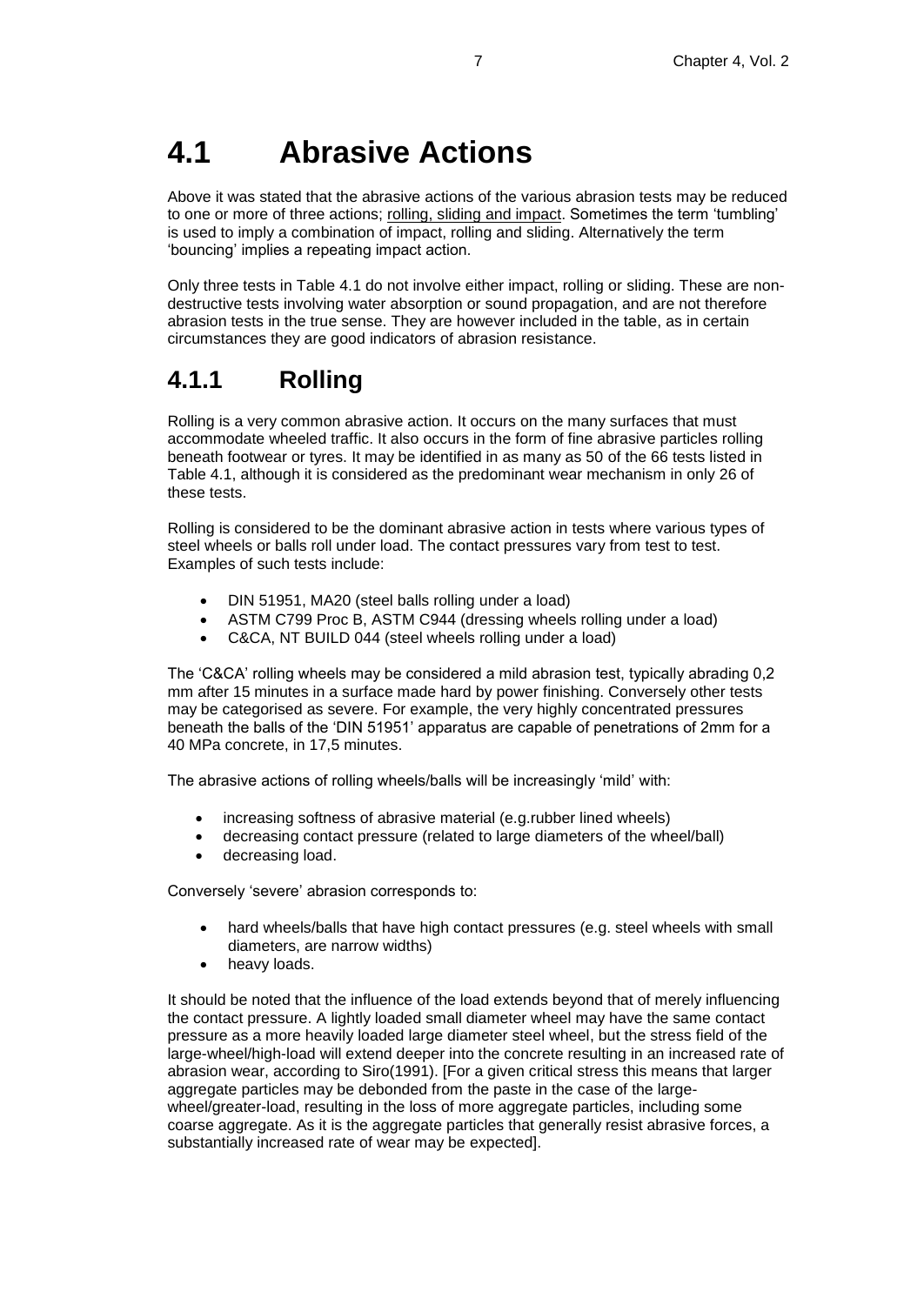The mechanism of wear in the case of rolling ball/wheels/hard-abrasive is predominantly one of crushing. However, the related cracks, be they Hertzian cone cracks, lateral cracks or axial cracks will occur in the surface *asperities* and be truly microscopic in scale in the case of 'mild' rolling abrasion. These same cracks will occur on a much larger scale, *penetrating* some tenths of a millimetre in the case of severe abrasion, or even a few mm in the case of some very severe tests.

Cracking effects from crushing of surface asperities corresponding to 'mild' rolling abrasion will be similar to items (d), (e) and (f) of figure 3.3, whereas cracking effects occurring at greater depth, corresponding to 'severe' rolling abrasion may be explained from figures 3.8, 3.9 and 3.11 respectively. A consideration of these figures together with the theory discussed in section '3.3 Wear Induced by Normal Compression' indicates that compression induced abrasion wear is relatively complex, and no simple expression for the check 3.3 corresponding abrasion wear is given. However, it seems reasonable to conclude that this abrasion wear will be proportional to some exponential of the applied normal force, W, i.e. Q  $\propto$  W<sup>n</sup>, (or more correctly Q is related to the normal stress on each asperity).

## **4.1.2 Sliding**

When a body subject to a normal load slides tangentially over a concrete surface, then that surface will experience tangential shear stresses, that in turn lead to some degree of 'sliding abrasion'.

Sliding abrasion is used throughout this text in a generic sense to represent various frictional related actions such as slewing, cutting, scraping, scratching, skidding, slipping, rubbing, polishing etc. These terms variously appear in the literature, but in essence result in different forms of abrasion induced by tangential shear stresses acting on the surface. There can also be a vertical dimension to sliding, such as occurs when the tooth of a dressing wheel slides down a protruding aggregate particle, resulting in scraping and cutting effects in the process.

Some sliding abrasion is also present even where rolling is the dominant action. For example in the case of steel balls/wheels rolling under load, sliding abrasion is a secondary abrasive action relative to rolling abrasion. On the other hand, it is probably the dominant action in the case where fine abrasives are used as the abrading medium. In practice this translates to fine abrasive particles sliding beneath footwear, or sliding abrasion occurring in vehicular traffic where vehicles accelerate, brake or corner on dust/sand covered surfaces. Sliding abrasion may be identified in as many as 57 of the 66 tests of Table 4.1, and is considered as the dominant wear mechanism in as many as 21 of these tests. In some of these cases, as in U.6.02 through U6.05, sliding abrasion *completely* drives the abrasion process. In other tests such as U.5.01 through U.5.17, where a fine abrasive slides/rolls under load across the face of the specimen, sliding abrasion is likely to be the dominant though not exclusive action.

Generally the average vertical stress beneath the 'abrasive' of a sliding-abrasion test is significantly less than for a rolling abrasion test. The rolling-abrasion test relies on making relatively deep indentations resulting in crushing effects. Were the penetrations of the sliding-abrasion test to be as deep, it would take a great deal of force to plough/slide/cut the abrasive through the concrete, i.e. the abrasion equipment would need to be massive.

Thus sliding-abrasion tests mostly work on the principle of making tens of thousands of very shallow scratches via the abrasive, (see U.5.0.1 through U.5.17 and U.6.01 through 6.05)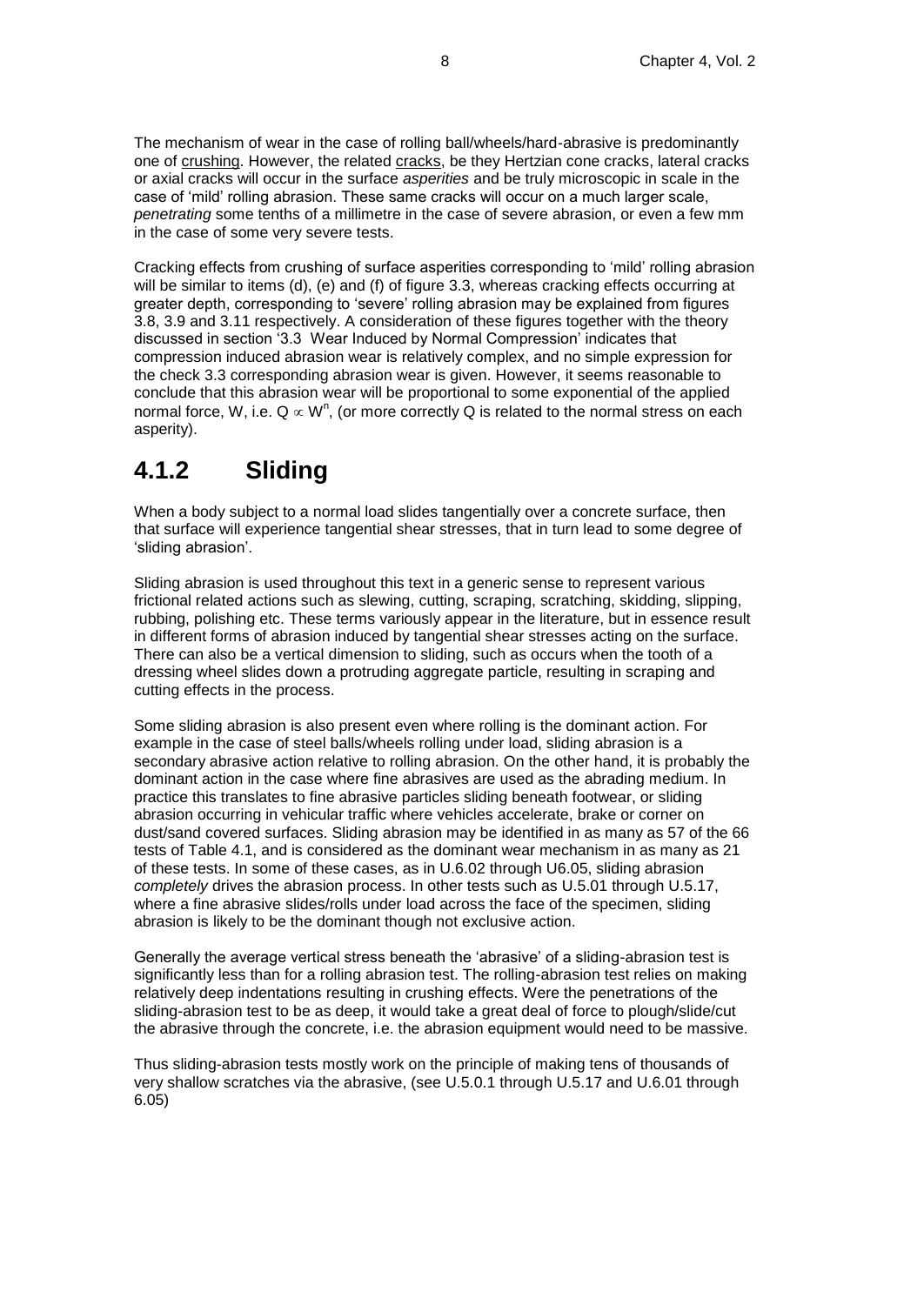In true 'sliding-abrasion' the static/dynamic coefficient of friction will determine the lateral resistance, whereas if there is an element of rolling the ratio of lateral resistance to normal force will be less.

As in 'mild' rolling abrasion, 'mild' sliding abrasion may be related to the removal of the surface asperities. This may be as the result of direct *shear* failure of an asperity in the face of the advancing horizontal force. Alternatively, if the force is applied near the top of the asperity and if the asperity is relatively tall and thin (i.e. it has a large aspect ratio) then it is possible for the asperity to fail in *flexure* and snap off at its base.

Sliding abrasion will occur at a substantially increased rate if there are already cracks present in the asperities as a result of vertical crushing effects (see (d), (e) and (f) of figure 3.3). However, providing these cracks are microscopic in scale, the resultant abrasion wear from such sliding abrasion is likely to remain 'mild'. Furthermore, if the rate of this abrasion is proportional to the load W, and inversely proportional to the hardness, H, i.e. Q W/H, then it seems reasonable to consider the concrete as behaving as a *plastic* material, since these are the criteria that apply to Archard's equation [see expression (3- 1)] for *plastic*-deformation wear.

On the other hand 'severe' sliding abrasion will occur where a hard object is pressed a few tenths of a millimetre or more into the surface and made to slide (e.g. a protruding nail beneath a pallet that is made to skid through the surface). 'Lateral cracks' of corresponding depth will occur, as was illustrated in figure 3.19. Relationship (3.19) as given in 3.4.6, indicates that severe sliding abrasion in a brittle material is proportional to some exponential of the load and the square root of the material's hardness, while it is inversely proportional to the square of the toughness.

#### **4.1.2.1 Special Cases of Sliding**

Hutchings(1992) explains that whereas under zero load a cylinder or sphere [i.e. a steel ball or a steel wheel in the context of the abrasion tests under review] will roll over an elastic plane surface without slipping, when it supports a load some local slippage occurs in the following ways.

#### **(a) Reynolds slip**

Cylindrical rollers and spheres will both experience Reynolds slip due to the progressive stretching of the surface within the contact region. Figure 4.1 illustrates a cross section through a cylinder, rolling over an originally plane surface under load. The surface between B and D has been stretched to accommodate the cylinder. Reynolds envisaged that the strain in the surface would be greater at points C than at B or D, and that there would therefore have to be some differential movement between the surface of the plane and the surface of the cylinder as the cylinder rolled.

However, given the relative stiffness of both concrete and steel, the degree of elastic deformation is likely to be so small that this abrasive action will contribute very little to the actual abrasion that occurs. Hutchings states: 'It is now clear, however, the Reynolds slip is of minimal importance, even in the rolling of steel spheres on rubber where the surface strains can be quite high'. This is exactly what happens when a car tire rolls over a concrete surface where the coarse aggregate is prominent relative to the mortar constituent. This amounts to turning figure 4.1 upside down and seeing the sphere as the aggregate particle, so that the rubber tire progressively stretches over the aggregate particle. According to Hutchings there is only a small degree of abrasion from the resultant slip. However, any fine dust particles that are likely to be resting on the protruding aggregate particle at the time, being much harder than rubber, will result in a substantially greater shearing effect, as they are made to slip relative to the coarse aggregate particle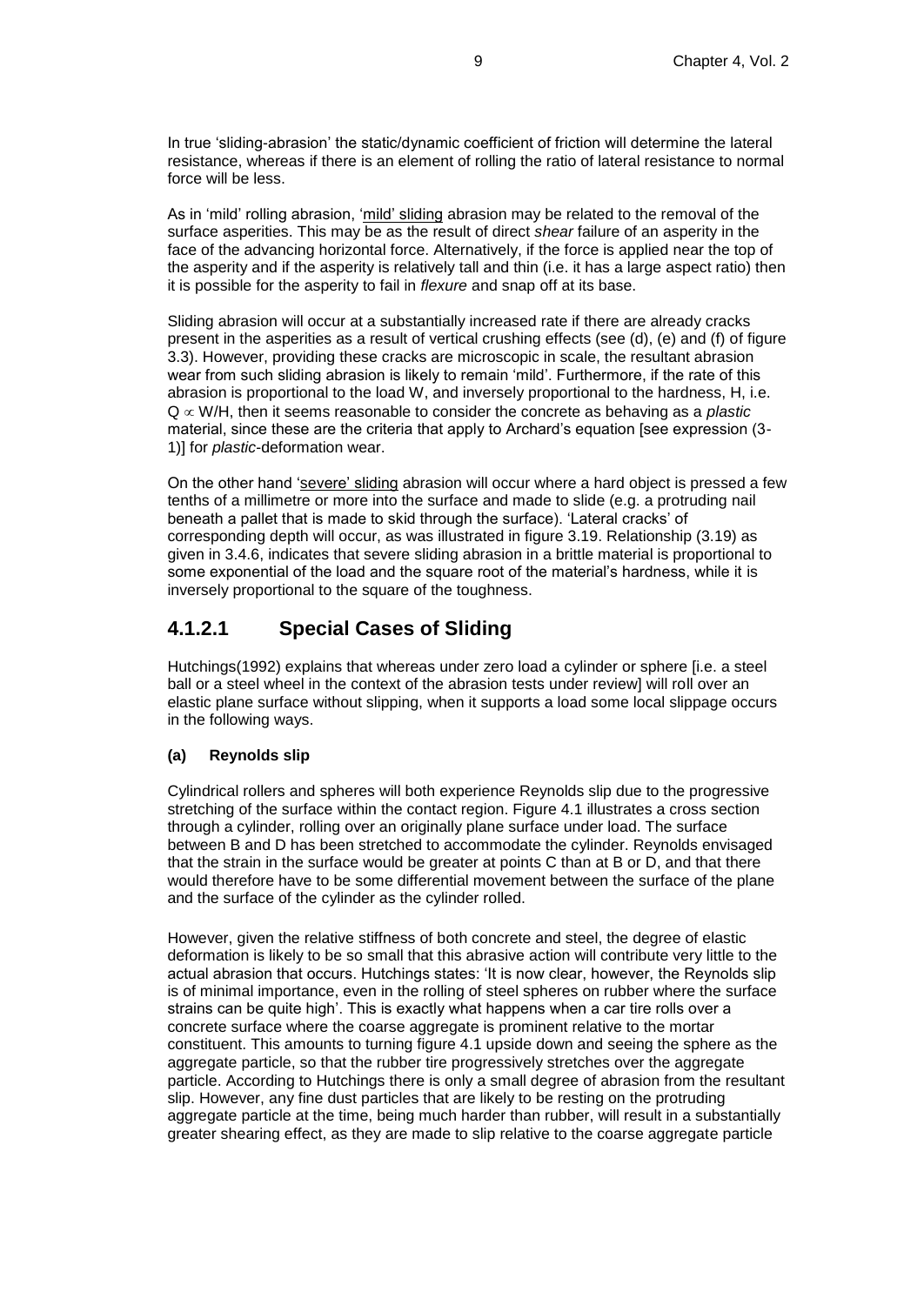

**Figure 4.1** Cross section through a sphere or cylinder rolling over an elastic surface, illustrating the origin of Reynolds slip. [Hutchings(1992)].

by the action of the rubber stretching over the protruding particle. This type of sliding/rolling action is simulated by most of the U5 series of abrasion tests of Table 4.1.

#### **(b) Heathcote slip**

A second type of slip occurs with spherical rolling elements and not with cylindrical rollers. Figure 4.2 shows in plan view and in section a sphere rolling under load in a cylindrical grove. This is precisely what occurs in abrasion tests where a bearing is made to orbit under load in a ball-race (e.g. U2.12 through U2.16). Given that the ball/concrete contact zone is elliptical, if the sphere rotates through one complete revolution, the point A on the surface will have traveled a distance 2πr while point B has traveled the smaller distance 2πr'. Since the sphere moves as a rigid body, slip must therefore have occurred within the contact region in order to accommodate this difference; this differential slippage is called *Heathcote* slip. (Figure 4.1 assumes that the grooved track is straight, but the effect also applies in a circular track).

Hutchings states that Heathcote slip makes a considerably greater contribution to rolling resistance than does Reynolds slip. In bearings this slip will cause surface damage that can lead to 'severe wear or early failure' in unlubricated bearings. This is most relevant to the abrasion tests under consideration as the abrading media are either non-lubricated or only water lubricated. (Water is not effective in preventing surface contact between ball/wheel and concrete).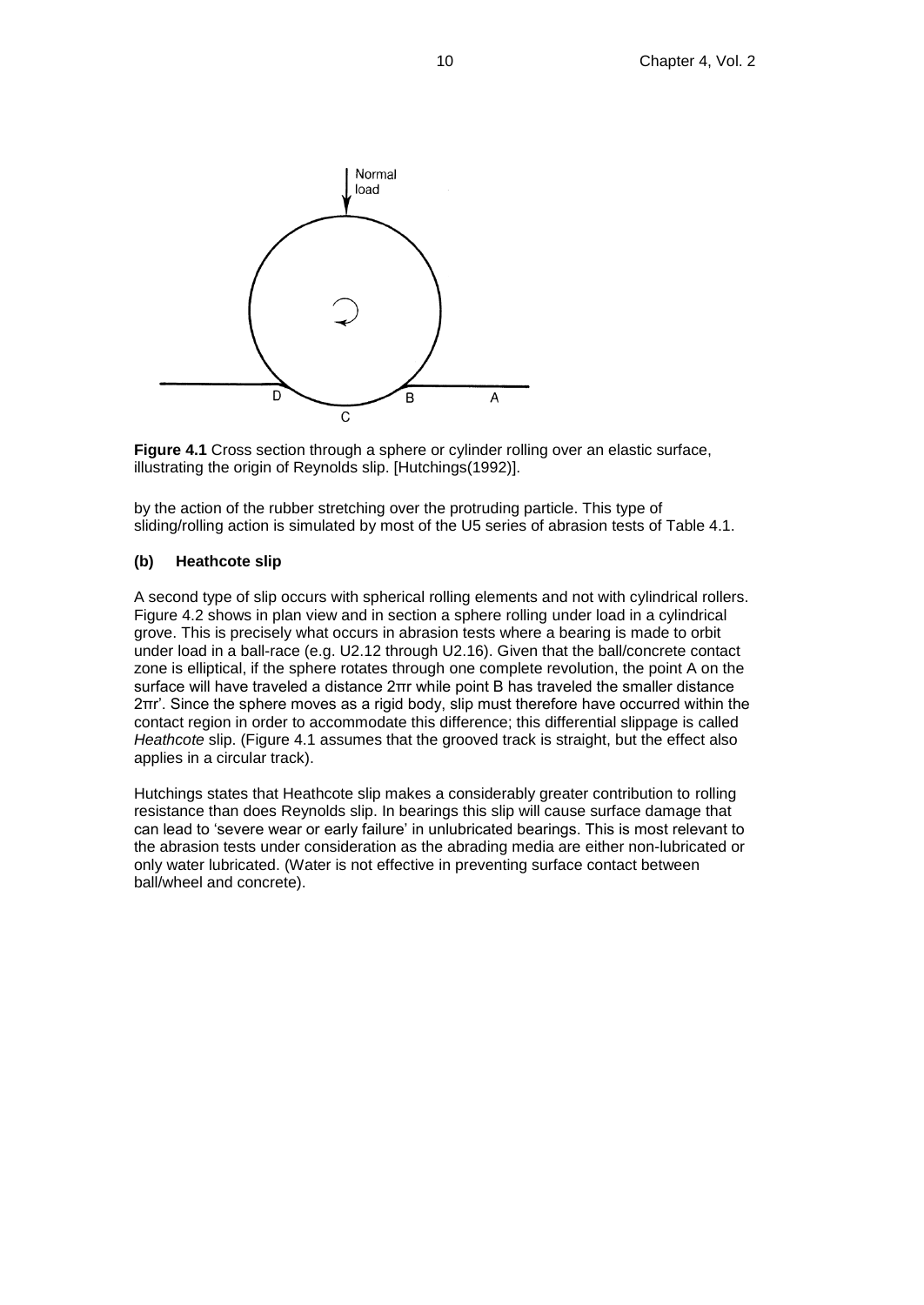

**Figure 4.2** (a) Plan view and (b) section through a sphere rolling over a bearing track, to illustrate the origin of Heathcote slip. [Hutchings(1992)].

#### **(c) Wheel slip**

Finally, a third type of slip occurs with cylindrical rollers rolling in a planetary circuit, as occurs in all the U4 series of abrasion tests of Table 4.1. Tangential shear is the result of sliding caused by a continuous change in direction of the wheels. The degree of slip is related to the width of the wheels and the circumference of the circular track, since these factors determine the extent that the outside edge of the wheel has a proportionally greater path to travel around the circle than the inside edge.

The net effect of the three sliding mechanisms described in the preceding paragraphs must be superimposed on other sliding mechanisms described at the beginning of this section, such as slewing, braking, acceleration, frictional drag etc., leading to increased sliding and hence increased sliding abrasion.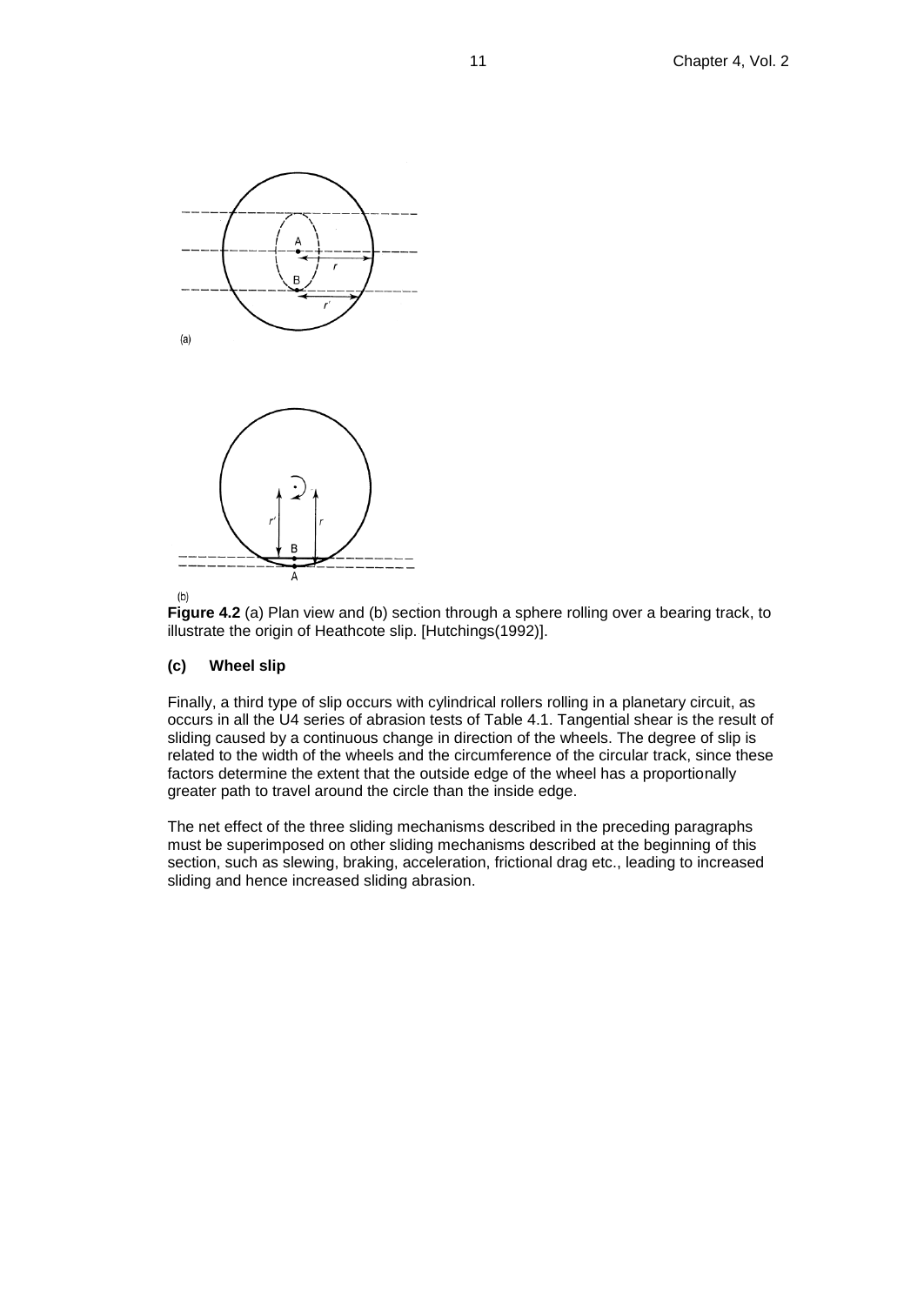### **4.1.3 Impact**

The term impact implies the collision of one body against another. This may equally apply to abrasion or erosion. In the case of *erosion* the colliding particles are generally wind driven or water borne. On the other hand *abrasion* loads may include ore falling down concrete lined ore passes, or concrete floors in a heavy engineering environment where hard and heavy objects are dropped.

Fourteen of the 66 abrasion tests listed in Table 5.1 may be considered to operate on the principle of impact. These range from very severe tests such as Abram's tumbling heavy steel balls (U.2.01) or Fwa's tumbling cubes (U.1.01), to tests of intermediate severity such as SABS 541 (U.2.04) and AS/NZS 4456.9 (U.2.03), which also operate on the principle of tumbling balls, but in this case the balls are much lighter and tumble from a much lower height. At the other end of the scale are impact tests that may be classified as mild in that any cracking effects will be limited to the surface asperities. The ASTM C418 sandblast test (U.5.21) is an example of this.

A feature of impact tests is that the abrasion wear is caused by the kinetic energy of the abrasive particle, expressed as  $\frac{1}{2}$ .m.U<sup>2</sup>, where U is the velocity of the particle just prior to impact, and m is its mass. In this respect impact tests differ from 'rolling abrasion' and 'sliding abrasion' where the abrasion wear is caused by a normal load from an abrasive medium that is relatively static. Even in the MA20 test, where the balls orbit at 1000rpm, their velocity in the vertical direction is almost nil, and is limited to whatever bounce/vibration may be in the system.

Notwithstanding these differences, the resultant damage and abrasion wear from impact is similar to that occurring in either '4.2.1 Rolling' or '4.2.2 Sliding', or a combination of the two. Clearly and impacting particle will either result in crushing or shearing effect – both involve the development of cracks, the nature of which are related to the severity of the impact. For mild forms of impact, abrasion wear is limited to crushing and shearing of asperities (illustrated in figure 3.3), while various forms of cracking at sub-asperity depth are the outcome of severe forms of impact (illustrated in figures 3.8, 3.9, 3.11, 3.18 and 3.19).

The degree to which impact abrasion emulates rolling as opposed to sliding depends on the angle of attack, and this may vary as the test proceeds. For example, in the initial stages of a sandblast test the impact angle,  $\theta$ , will be 90 $\degree$ . The corresponding mechanism of wear will be that of crushing. As a crater forms, this angle will be reduced. Hutchings(1992) reports that for brittle materials wear is at a maximum when this angle is 90 $^{\circ}$ , decreasing to zero as the angle of attack approaches 0 $^{\circ}$ , whereupon the abrasive barely glances against the surface. Clearly, for smaller angles of  $\theta$ , the mechanism of wear will shift to that of shearing.

The influence of the angle of attack on abrasion wear is illustrated in figure 4.3.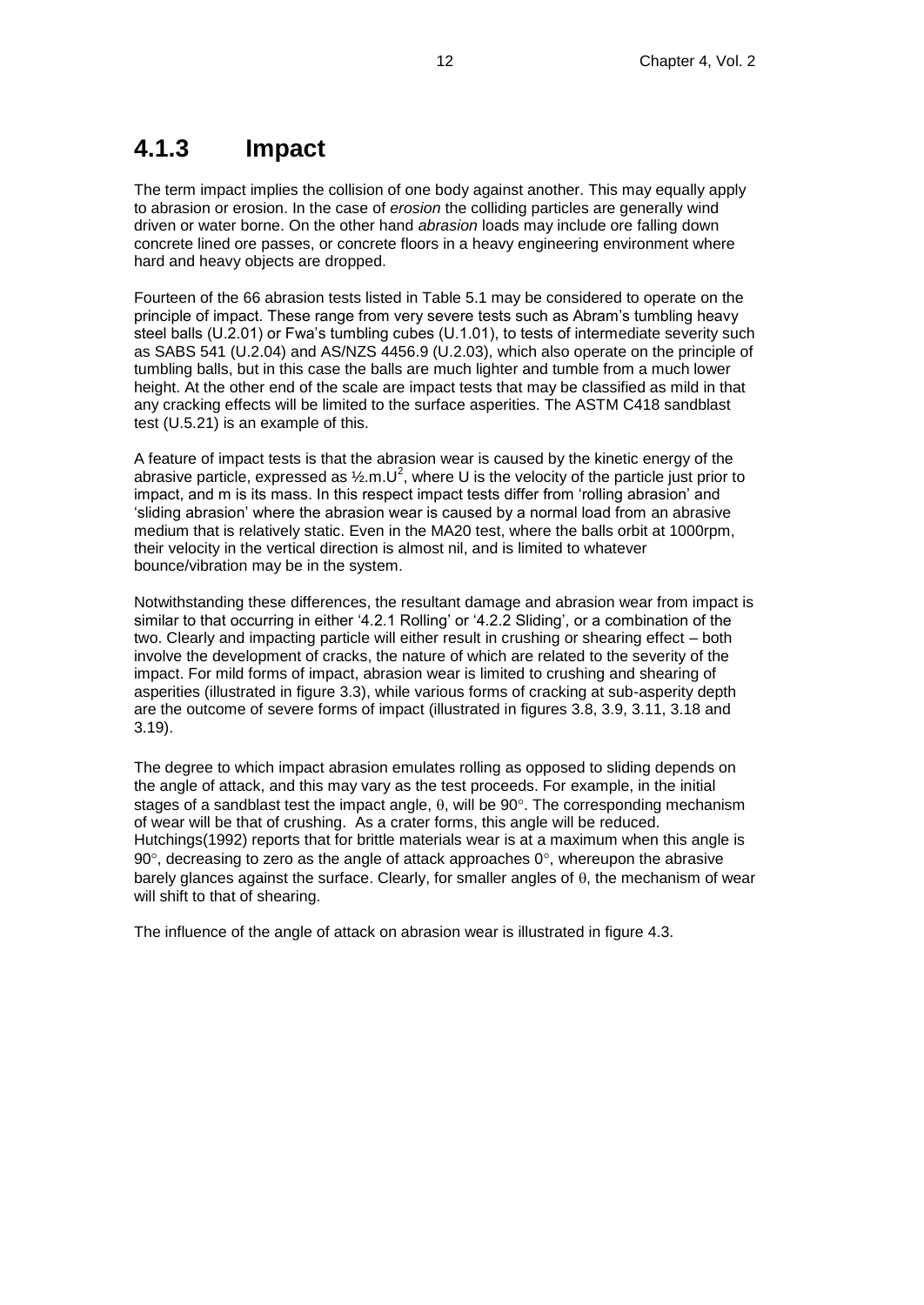

**Figure 4.3** Influence of angle of attack on abrasion wear. [Hutchings(1992)].

Other than the angle of attack and the general principle of kinetic energy, there are other factors influencing the rate of abrasion. These differ depending on the severity of attack, i.e. 'mild' or 'severe' impact abrasion, and are considered below for the two cases:

#### **(a) Mild Impact Abrasion**

In this mode of wear the impacting particle does not impart a significant amount of kineticenergy to the concrete, limiting shock. Therefore any cracking is confined to crushing or shearing effects of the surface asperities, illustrated in figure 4.4 (a) and (b).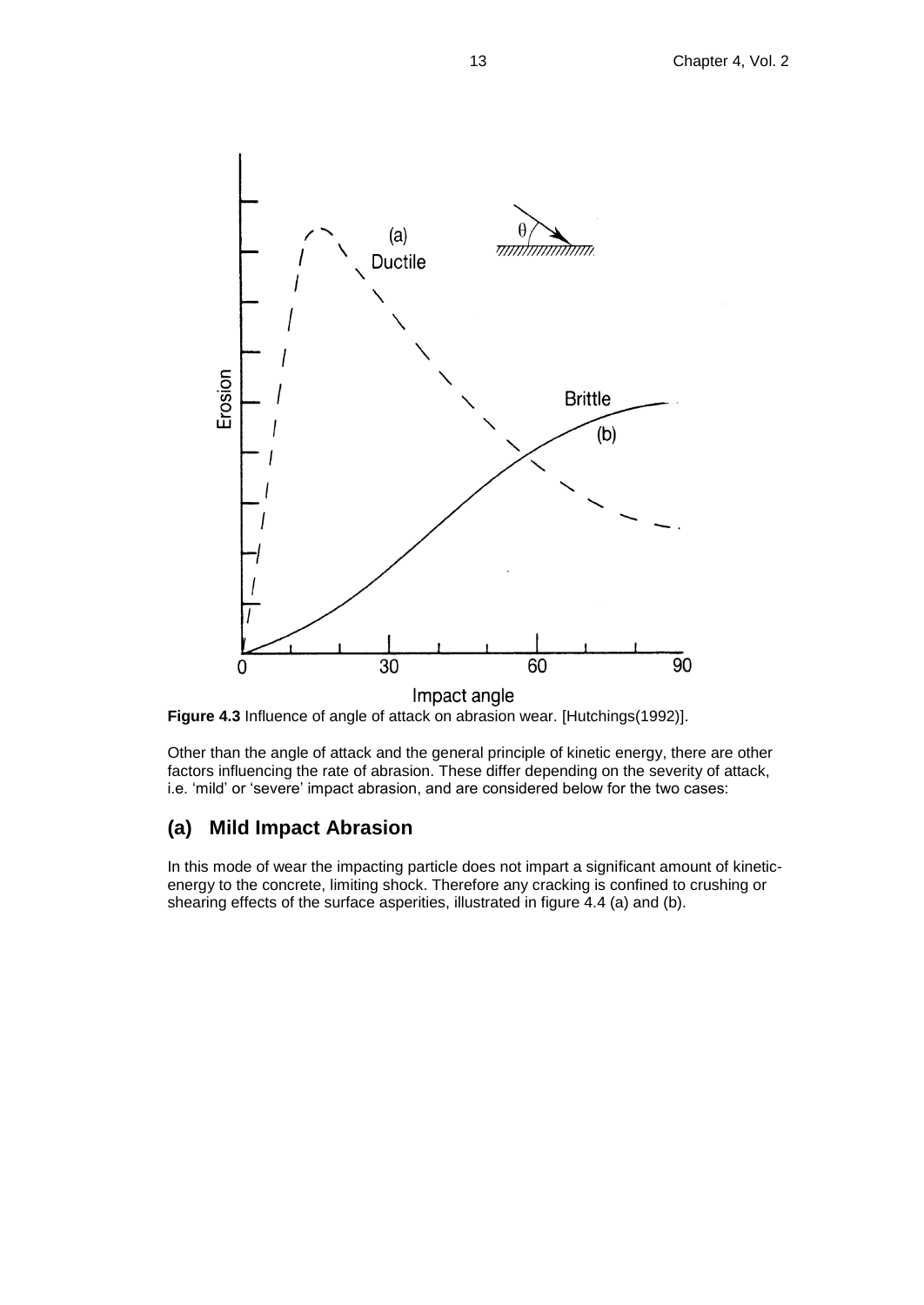

**Figure 4.4** (a) The abrasive sand is seen to impact against the surface at an angle  $\theta$ . causing microscopic crushing and shearing effects of the surface asperities, as seen in (b).

The corresponding abrasion wear, Q, may be described by:

 $Q = K. f(\theta) . (m.U^{\eta}/2)/H. \dots (4.1)$ 

where:

- $Q =$  volume of material being removed (mm<sup>3</sup>)
- $m =$  mass of impacting particle
- $U =$  velocity of particle immediately before impact
- n = velocity exponential (note that in some more advanced models  $n>2$ , i.e.  $2)$
- $K = a$  constant that implies that only some fraction of the material attacked is displaced  $f(\theta)$  = a factor related to the angle of attack,  $\theta$ , that indicates the mass of material removed relative to the mass of the attacking particles (e.g. see figure 4.3)
- $H =$  indentation hardness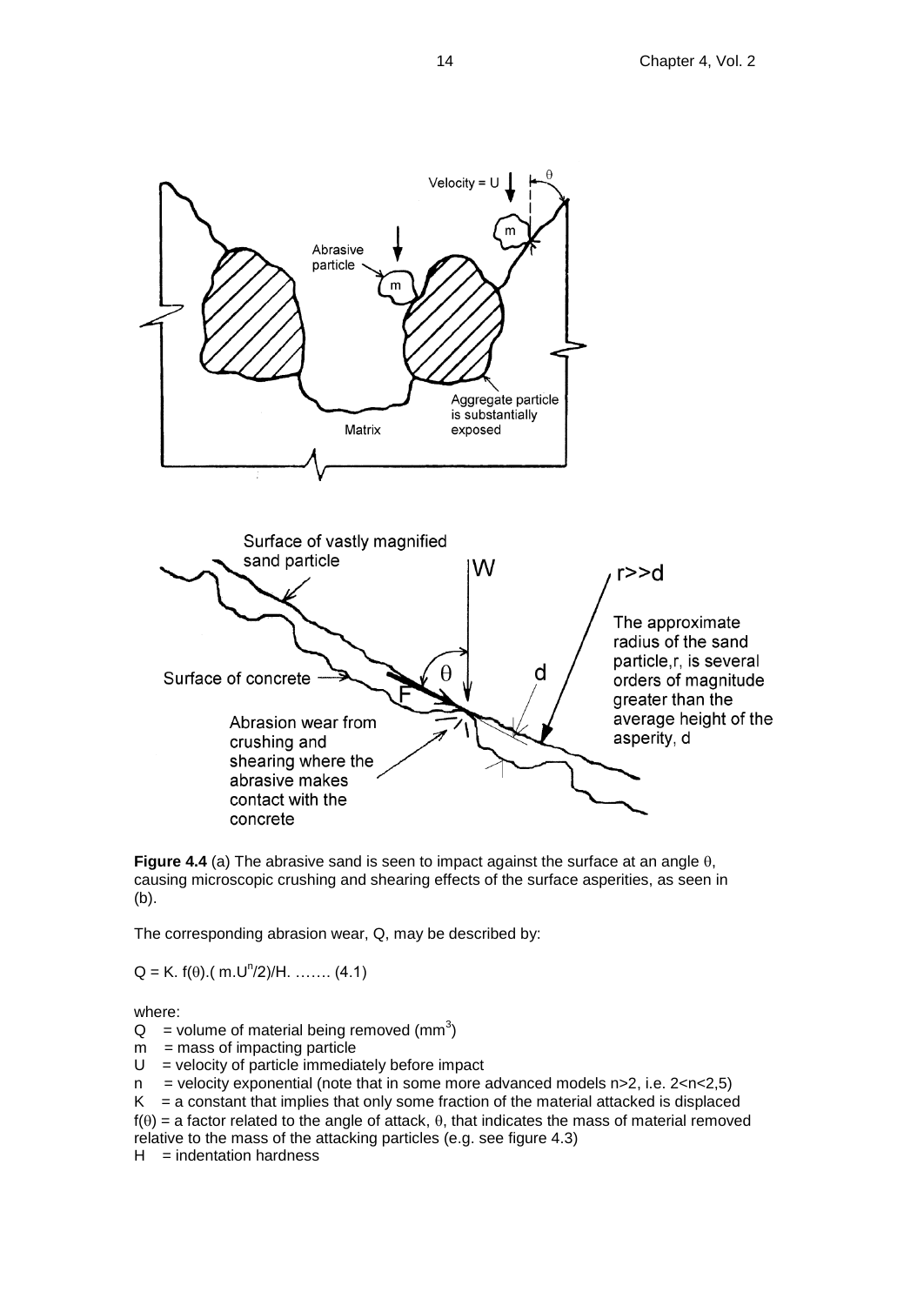This expression is derived for materials that behave plastically, and concrete only exhibits a form of plastic behaviour where the severity of the abrasion force is below a certain threshold, i.e. where Q of (4.1) is below a certain critical value. For a given angle of attack on a concrete of a given hardness it is the level of kinetic energy imparted that determines whether the concrete has a plastic or brittle response. The heavier the abrasive particle, the slower must be the velocity if the mode of attack is to remain 'mild', and vice versa, although clearly U is the dominant factor in the relationship. This explains why the SABS 541 tumbling ball abrasion test may be considered 'mild'. The rotating impact box revolves at a relatively slow 60 rpm, and the steel balls have a diameter of only 13,2 mm. Thus 'U' and 'm' are sufficiently small to limit the kinetic energy imparted by the tumbling balls. (Doulgerous(1996) considered the 13,2 mm steel balls too light and yielding too mild an abrasion wear, and increased the size to 25mm in a modified PCI test). On the other hand the sand particles associated with the ASTM C418 sandblast test has a very much greater 'U', but the 'm' of a 0,6 mm silica particle is of the order of  $[(13,2^3 \cdot 7,8) / (0,6^3 \cdot 2,6) =]$ 32000 lighter. This allows its velocity to increase by a ratio of  $\sqrt{32000} = 178$  (unlikely!) for the equivalent impartation of kinetic energy. However, even though the kinetic energy of each particle in the sandblast test is slight, there are a very substantial number of 'blows', concentrated on a small area, resulting in considerable rate of abrasion in that area.

#### **(b) Severe Impact Abrasion**

In contrast to the mild abrasion tests mentioned above, other abrasion tests such as 'Abram's tumbling balls' and 'Fwa's tumbling cubes' may be considered 'severe' impact abrasion tests. The severe impact tests are the most abrasive of all the 66 abrasion tests listed in Table 4.1. The internal working diameter of the Talbot Jones Rattler after the fastening of Abrams' specimens is approximately 1m. Contrast this to the 0,3m of the SABS 541 impact box. This means that the balls inside the Talbot Jones Rattler had much further to fall and hence had a greater 'U'. However, the increase in 'm' was even greater, since at least 10 of Abram's balls were 95mm in diameter. This implies an increase in mass ('m') of  $95^3 / 13,2^3 = 373$ .

It is therefore not surprising that Abrams obtained abrasion depths varying between 13mm through 50mm. Similarly Fwa's tumbling cube test may also be described as very severe, resulting in mass reductions in excess of 70%.

In section 3.3.5 and 3.4.6 expressions were given that showed that cracking is reduced by increasing 'fracture toughness' and reducing 'indentation hardness'.

Hutchings(1992) also gives a relationship that predicts wear in brittle materials subject to *impact* as follows:

$$
Q \propto m \ . \ r^{0,7} \ . \ U^{2,4} \ . \ \sigma^{0,2} \ . \ H^{0,1} \ / \ K_c^{1,3} \ . \ldots \ldots \ . \ (4.2)
$$

where:

 $Q =$  abrasion wear in mm<sup>3</sup>

- $m =$  mass of abrasive particle
- r = radius of particle
- $U =$  velocity of particle prior to impact
- $\sigma$  = density of abrasive particle
- $H =$  indentation hardness of concrete
- $K =$  fracture toughness of concrete

From this expression it may be said that *severe* impact abrasion:

 is improved only very slightly by increasing the hardness. (This therefore differs from 'mild impact abrasion' where abrasion wear was shown to follow an inverse relationship with hardness).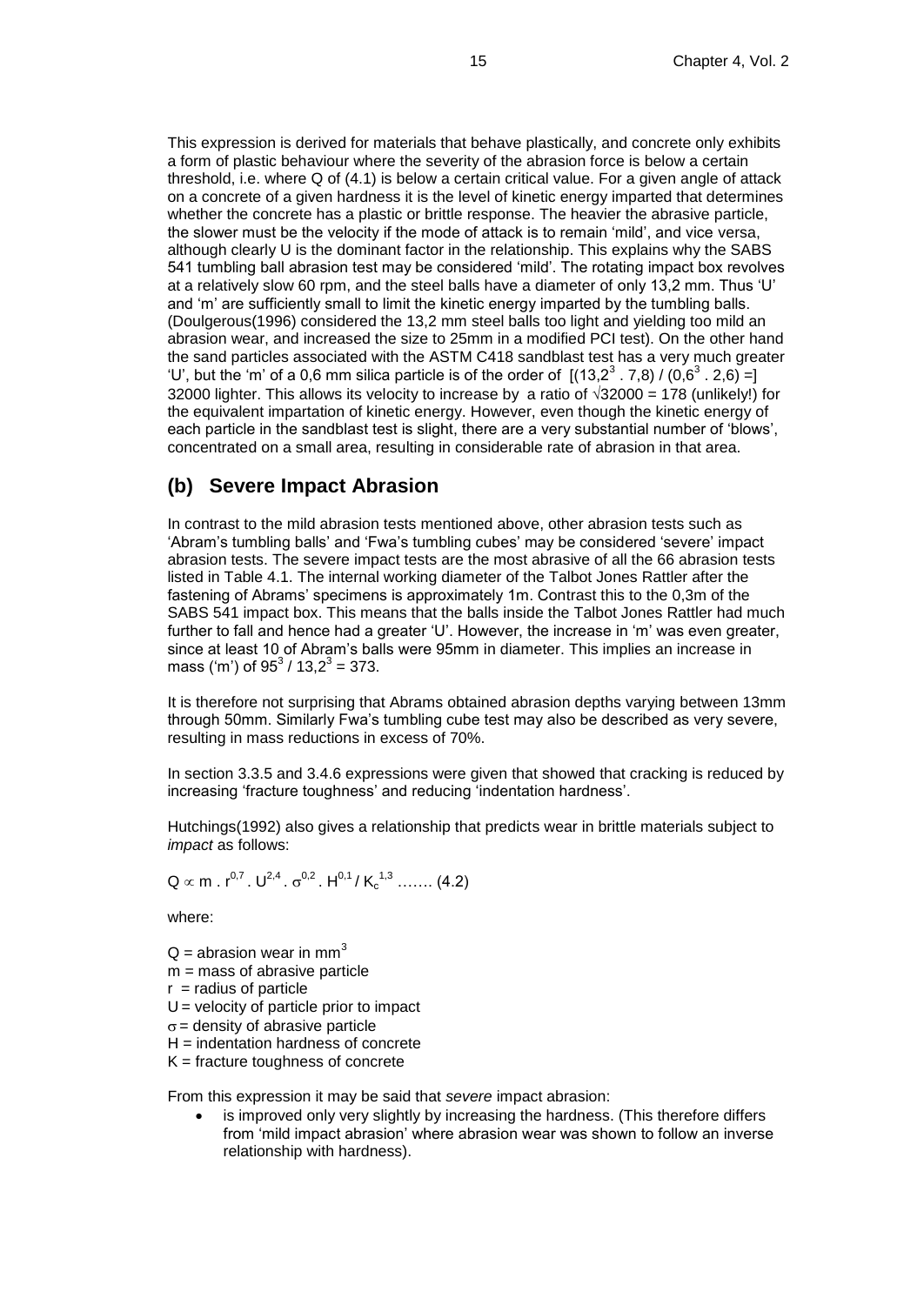- reduces significantly with increasing toughness
- increases slightly with increasing density of abrasive particle
- increases very markedly with increasing velocity of abrasive particle
- increases with increase in 'radius' of abrasive particle
- increases with mass of abrasive particle

By comparing (4.1) with (4.2) it is immediately apparent that there are more factors governing severe impact abrasion relative to mild impact abrasion ( $r$ ,  $\sigma$ , and K are not a consideration in mild impact abrasion), and that those that are common to both do not necessarily behave in the same way.

## **4.1.4 Abrasion Wear Code**

It has already been postulated that all abrasive actions may be reduced to either rolling, sliding or impact, and these have been considered in the three preceding sections.

It has also been shown that abrasion may either be 'mild' or 'severe', where the former results in the crushing or shearing of the surface asperities, while the latter is accompanied by various forms of cracking in the sub-asperity zone.

In this section therefore the 66 abrasion tests are codified in terms of the type of abrasive mechanism (rolling, sliding, impact) as well as the severity of abrasion (mild or severe). In doing this it is necessary to further divide both mild and severe abrasion wear into two further categories. Accordingly mild abrasion may result in either *minor* crushing of the asperities, or *major* crushing. Similarly, severe abrasion will result either in *shallow* subasperity cracking, generally a few tenths of a millimetre in depth, or alternately the cracks will penetrate one or more millimetres below the surface, referred to as *core* cracking.

Thus it is possible to have a code with abbreviations that imply:

- $R =$  rolling abrasion
- S = sliding abrasion
- $I =$ Impact abrasion
- 1 = mild abrasion that results in minor crushing of the asperities
- $2$  = mild abrasion that results in major crushing of the asperities
- 3 = severe abrasion that results in shallow sub-asperity cracking
- 4 = severe abrasion that results in 'core' cracking

Clearly this notation allows each of the three abrasive actions four possible outcomes in terms of abrasion wear. The scope of this classification is illustrated in figure 4.6.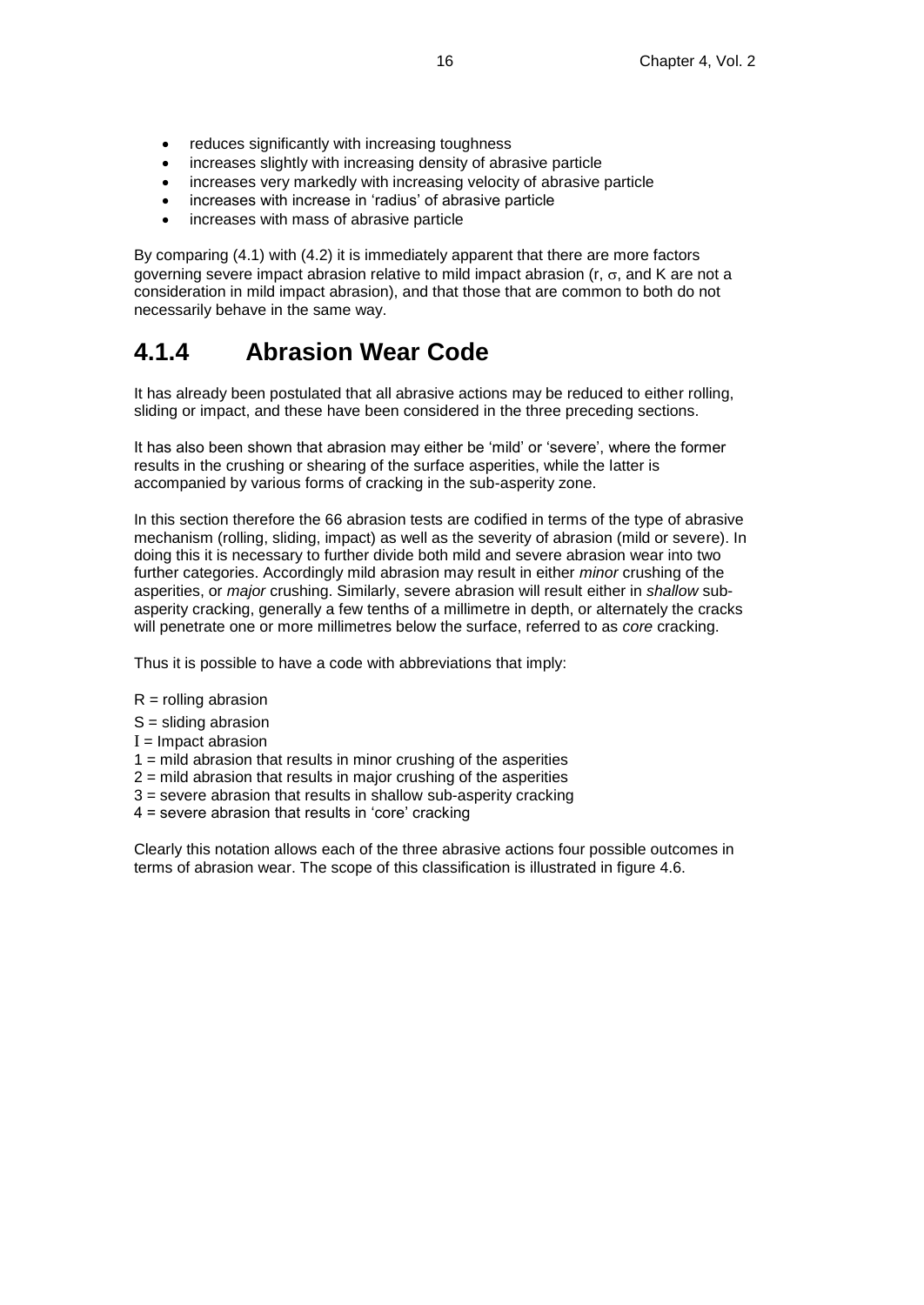

#### **Figure 4.5** Elements that make up the abrasion wear code

There is also the additional possibility of an abrasion test having a zero intensity for a particular abrasive action, i.e:

#### $0 = no$  abrasion

The *abrasion wear code* is a most useful way of classifying the various abrasion tests in terms of the abrasive actions and the severity of those actions. For example 'Abrams' tumbling balls' (U.2.1) will clearly have elements of rolling, sliding, and impact abrasion and furthermore the impact effects from 95mm steel balls falling from a possible height of 1m is clearly likely to cause more damage than if the balls were merely rolling or sliding along the surface.

The abrasion code R2S2I4 therefore implies that the abrasion wear corresponding to the impact (I) of this test is judged to be very severe (4), resulting in cracking of a millimetre or more, and this is borne out by eventual abrasion wear depths of up to 25 mm in Abrams' tests. On the other hand the rolling abrasion (R) and sliding abrasion (S) is respectively restricted to asperity crushing and shearing, albeit on an extensive or 'major' (2) scale. (The heavy steel balls have no externally applied load while rolling or sliding, and these actions are not therefore expected to result in any form of cracking, unless they bounce, but bouncing is an impact effect, and is therefore considered under 'I').

To further illustrate how the abrasion wear code may be applied to an abrasion test, the ASTM C418 abrasion test is now considered. Here the abrasion code R0S0I3 implies that there is no rolling abrasion or sliding abrasion, since a grain of sand rolling or sliding would result in negligible rolling or sliding abrasion. Clearly its ability in abrading the surface lies in its high velocity, but given its low mass, the impact damage is judged to be only mildly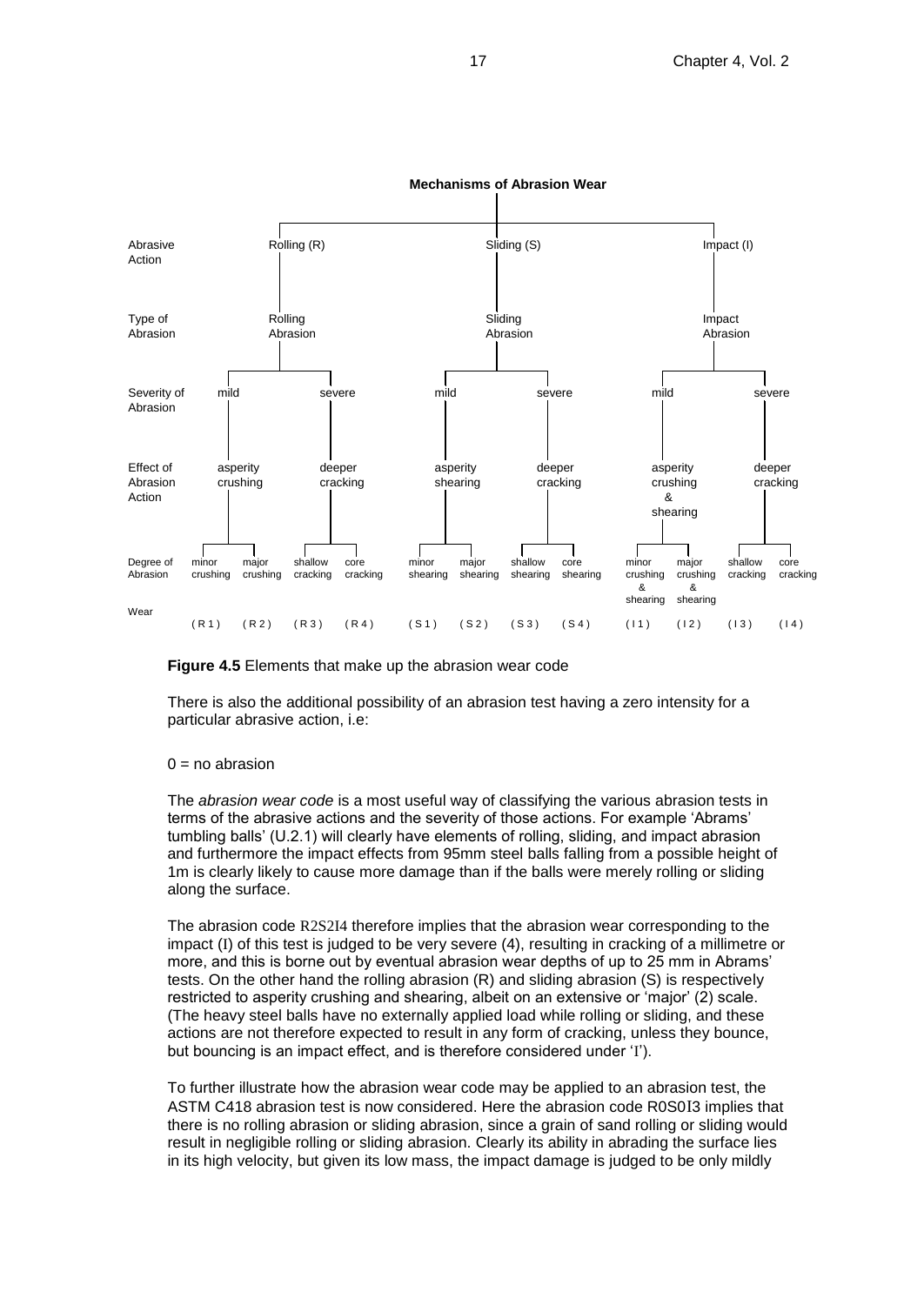sub-asperity, i.e (3). However given the intensity of the attack (the huge number of sandgrains and their high velocity) on a relatively concentrated area, these abrasions add up to give an average depth of wear that generally exceeds 1mm, even for concrete with compressive strengths in the region of 60 MPa.

This raises the question: 'Should the test not be classified as I4, seeing that the overall penetration exceeds 1mm?'

To answer this question, it is the individual effect of a single encounter that determines the severity of a test, since it is a simple matter to increase or reduce the duration of a test. In the case of the ASTM C418 test the penetration of the high velocity sand is likely to be just sub-asperity, hence I3, whereas the impact of a 95mm ball in Abrams' test is likely to cause cracking at a depth of a few millimetres, hence I4.

In table 4.1, all 66 tests have been allocated an abrasion wear code based on the above stated criteria. Clearly this has involved a considerable degree of subjective 'engineering judgement' on the part of the writer. It is based on the understanding and 'feel' he has developed on the subject, from his own experimental work, his reading on the subject of abrasion resistance, and many years of mental 'incubation'.

### **4.1.5 Recurrence of Wear Mechanisms**

The 'abrasion wear code' discussed above has the ability to give the reader a quantitative grasp of the three abrasion actions, each with five possible outcomes of severity. However, although this allows 5x5x5=125 different ways of categorising an abrasion test, it does not mean that the essential wear mechanisms are so varied. In fact, qualitatively, the wear mechanisms of the tests are very similar.

Figure 4.6 shows, pictorially, the abrasion wear mechanisms of 11 different abrasion tests. It may be seen that regardless of the abrasion test or abrasive action, abrasion wear may generally be classified into two broad categories:

- 1. crushing or shearing of asperities mild abrasion. Note that the vertical aspect of the asperities has been magnified to emphasise this effect. Normally the slope of even microscopic asperities is less than  $10^{\circ}$  [Hutchings (1992)].
- 2. sub-asperity crushing severe abrasion. Note that in both cases (1) and (2), cracking may take the form of Hertzian cone cracks, lateral cracks, or axial cracks. Clearly the size of the cracks in (1) are limited to the height of the asperities and will therefore be very much less than in (2).

The selection criteria used to choose the eleven tests of figure 4.6 were:

- 1. that the test must be a current test method in use
- 2. that it should if possible represent a different generic block of tests (see U1 through U8 in table 4.1) in order to demonstrate commonality across generic boundaries

It may therefore be concluded that while there are many different tests, each with its own abrasion wear code, there are in reality only two abrasion wear mechanisms.

From this it would appear that most abrasion tests do more or less the same things to the concrete surface. Certainly this understanding does take a lot of the mystery and 'black art' out of abrasion testing. It also appears to validate many of the tests. But it should be remembered that within the two broad categories cited above the tests differ in intensity, which is not quantitatively reflected in the visuals of figure 4.6, but *is* defined by the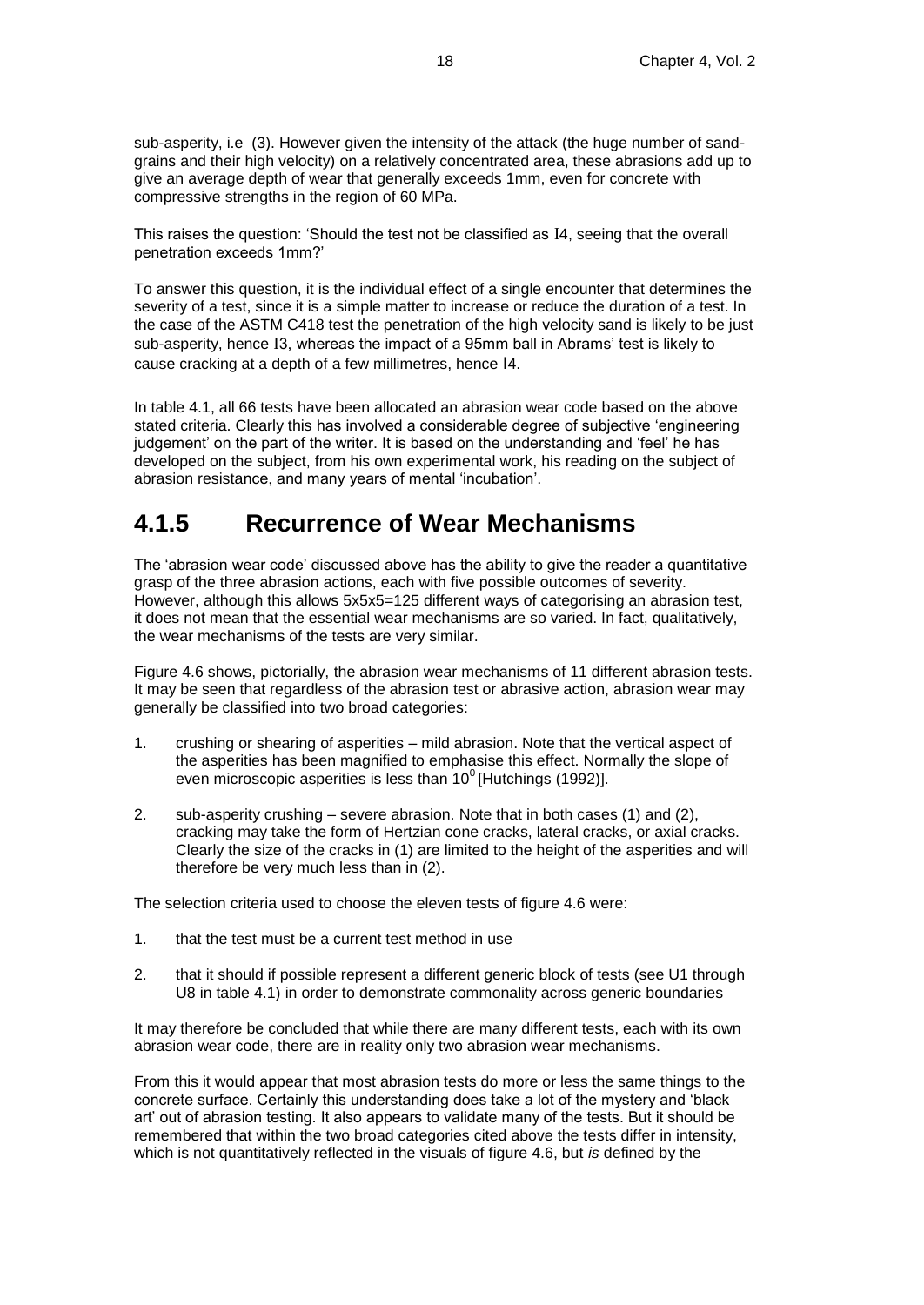'abrasion wear code'. With a proper understanding of the 'abrasion wear code' it may be possible to apply the findings of a particular test to several applications. Alternatively, where applications require very specialized testing, the 'abrasion wear code' will help to locate the correct abrasion test.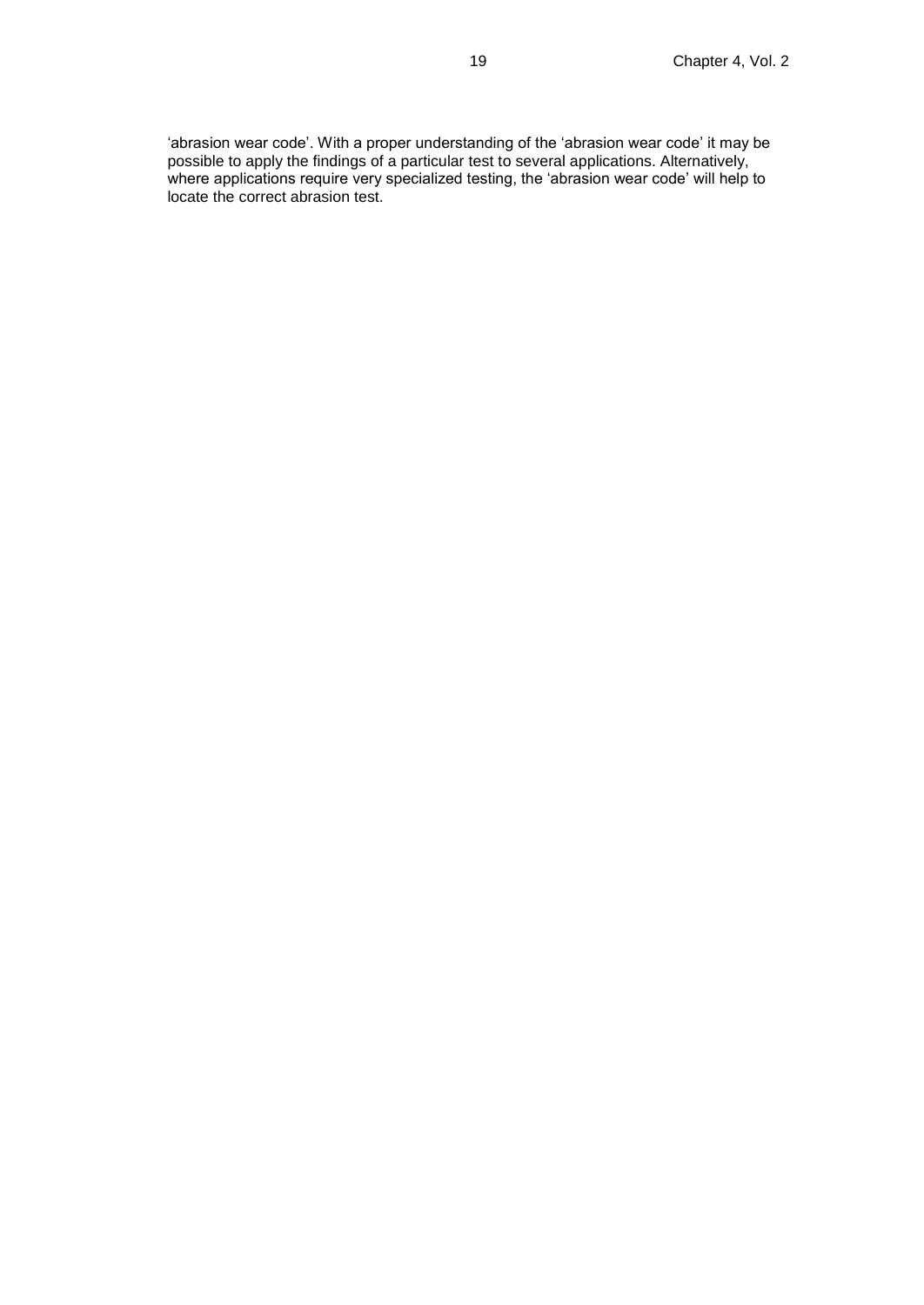**Figure 4.6** Selected Key Abrasion Tests and Corresponding Abrasion Wear Mechanisms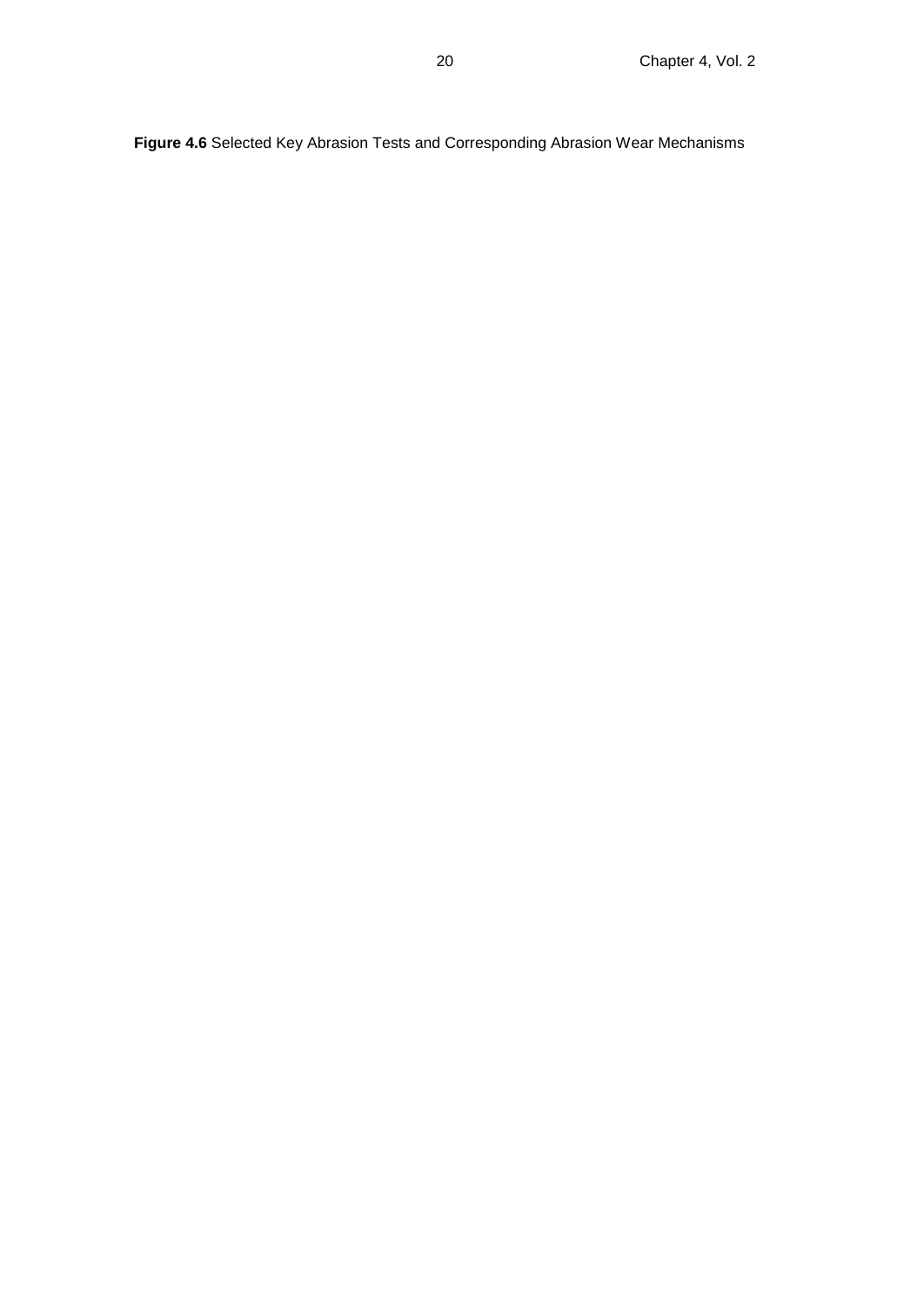Chapter 4, Vol. 2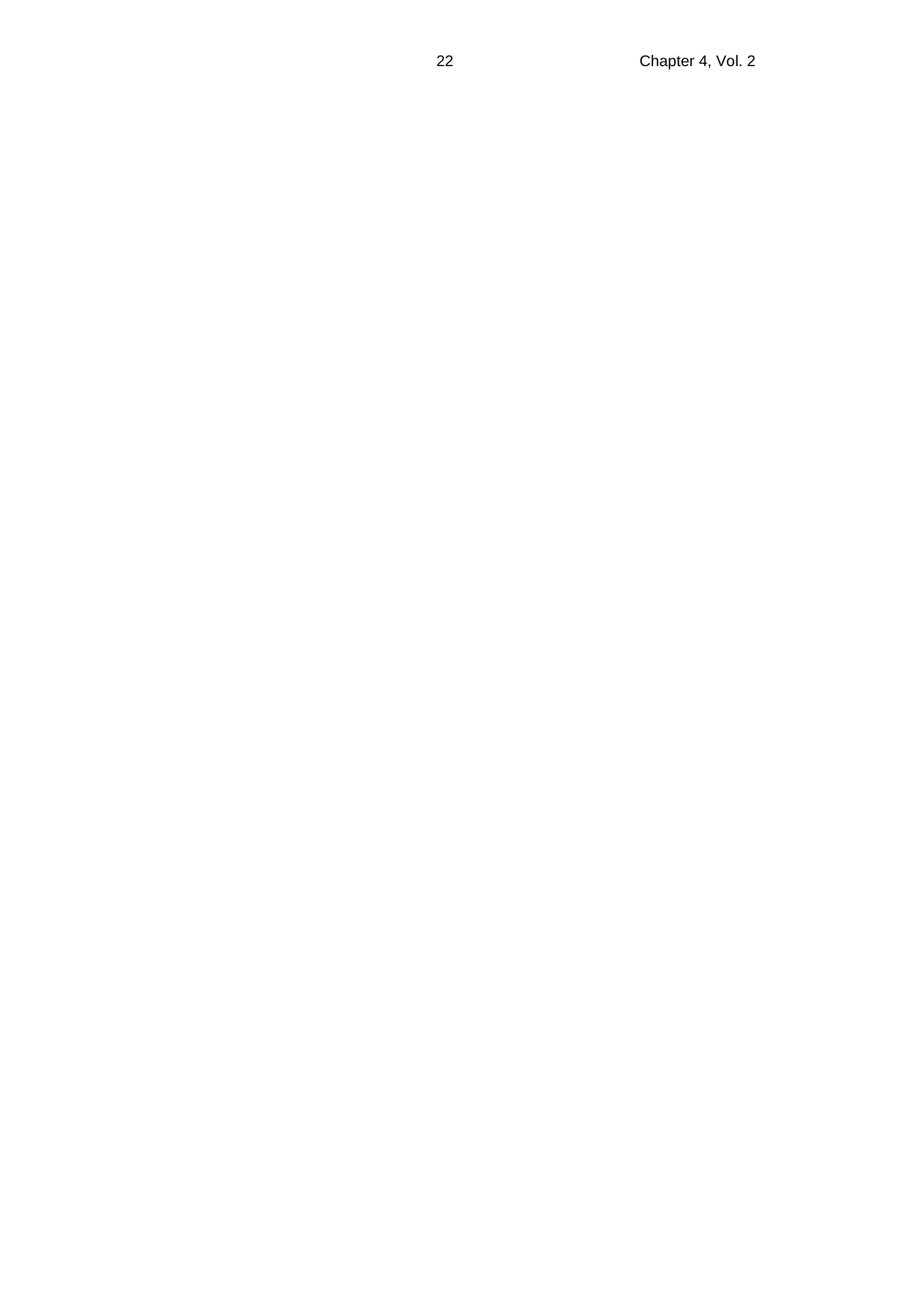Chapter 4, Vol. 2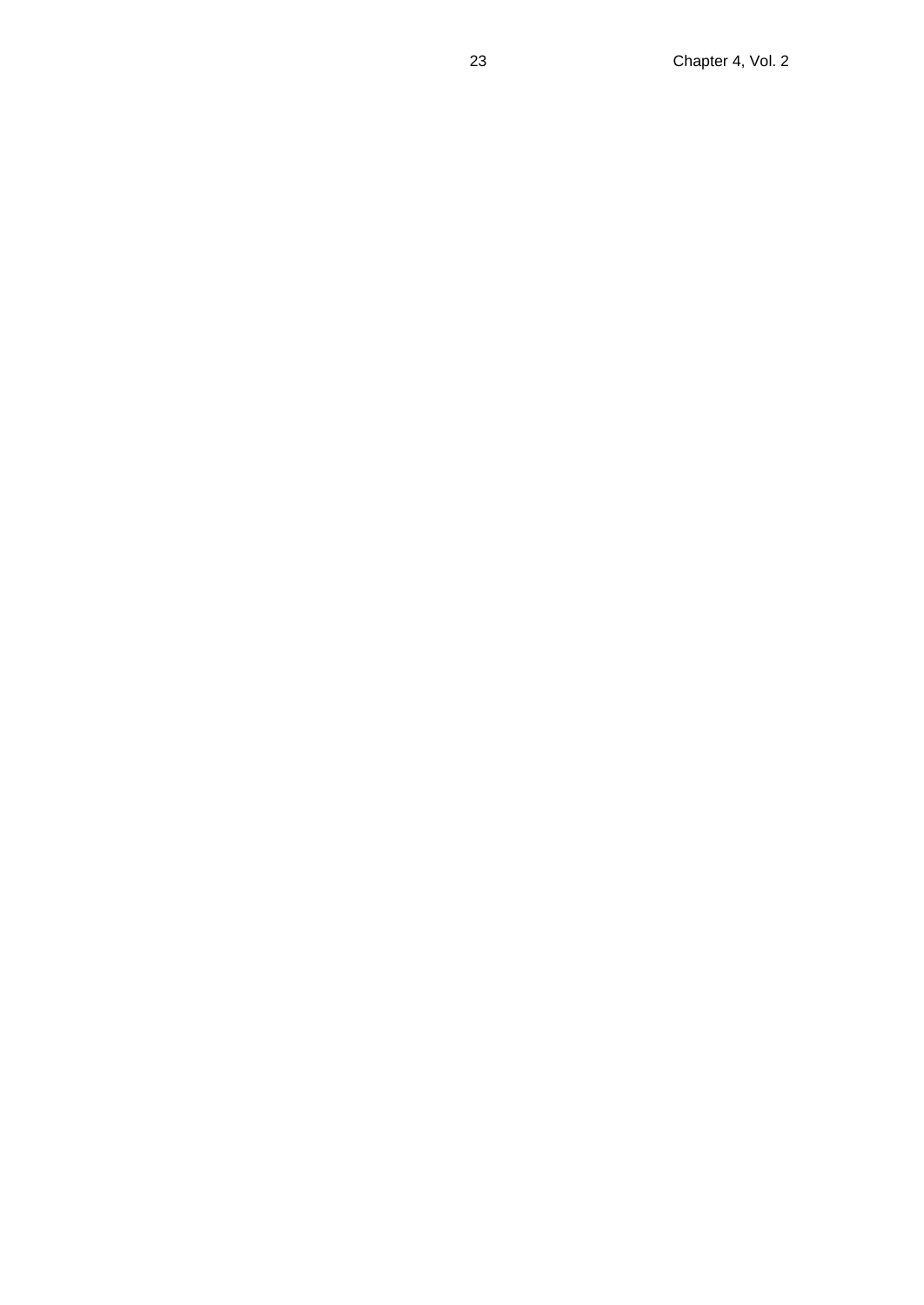# **4.3 Shortcomings of Abrasion Tests**

In the previous section the abrasive actions of the various abrasion tests were considered.

However, when deciding on an abrasion test, there are many other factors that should also be considered along with the mechanism of wear (especially seeing that the wear mechanism of nearly all abrasion tests, qualitatively, are very similar).

Some of these 'other factors' have not been properly understood in the past. This has resulted in investigators at times using tests that were not ideally suited to their ends, even leading to incorrect conclusions being drawn.

In this section the various abrasion tests of Table 4.1 will be considered in the light of their suitability for testing concrete pavers.

The approach will be to start by identifying the shortcomings of the various abrasion tests, and these are listed in Table 4.2 under the headings 'primary problem' and 'secondary problem'. Where a problem is considered insurmountable in that it is caused by a particular intrinsic characteristic of the test that cannot be modified, then the lettering in the column in question (in Table 4.2) will be in *italics*. For example, if the abrasion is too severe, such that each individual contact causes deep cracks, then in this case *italics* will be used to show that the test may involve 'severe rolling' and therefore does not reflect the steady gradual abrasion process that is usual in an application involving, say, pedestrian traffic. (On the other hand, other tests that have a relatively deep final abrasion may be converted from a 'core' to a 'surface' abrasion test, simply by reducing the duration of the test, and where this is possible, the test is not marked down as too severe)

Having surveyed the various 'problems', those with the fewest *serious* flaws are put forward in a shortlist, for further consideration in section 4.4.

The 'primary problems' and 'secondary problems' mentioned in table 4.2 are discussed in greater detail hereafter under a number of headings. The general approach will be to review the 16 'problems' listed in Table 4.2, with special reference to those tests that are affected by them.

### **4.3.1 'Severe Impact'**

Generally concrete pavers are subject to vehicular and pedestrian traffic, resulting in gradual abrasion, and thus a suitable abrasion test should not be too severe, and in particular should not result in fracturing of the surface and especially not the surface aggregate.

The two tests that make up the U1 series of tests consist of specimens tumbling in a concrete drum. Similarly the first two of the U2 tests also involve tumbling onto the concrete specimens by means of heavy steel balls (95mm and 25mm in diameter respectively). The falling balls possess a substantial degree of kinetic energy resulting in severe impact, deep cracking and rapid loss of material. While not suited as a paving abrasion test they will be ideal for checking concrete destined for stilling basins and workshops for heavy engineering, etc.

### **4.3.2 'Slow'**

Whereas the heavy tumbler tests result in rapid abrasion loss, those with small steel balls tend to be slow, as those detailed in U.2.04 through U.2.06. This means that tests need to run for several hours, during which time the balls gradually crush and shear the surface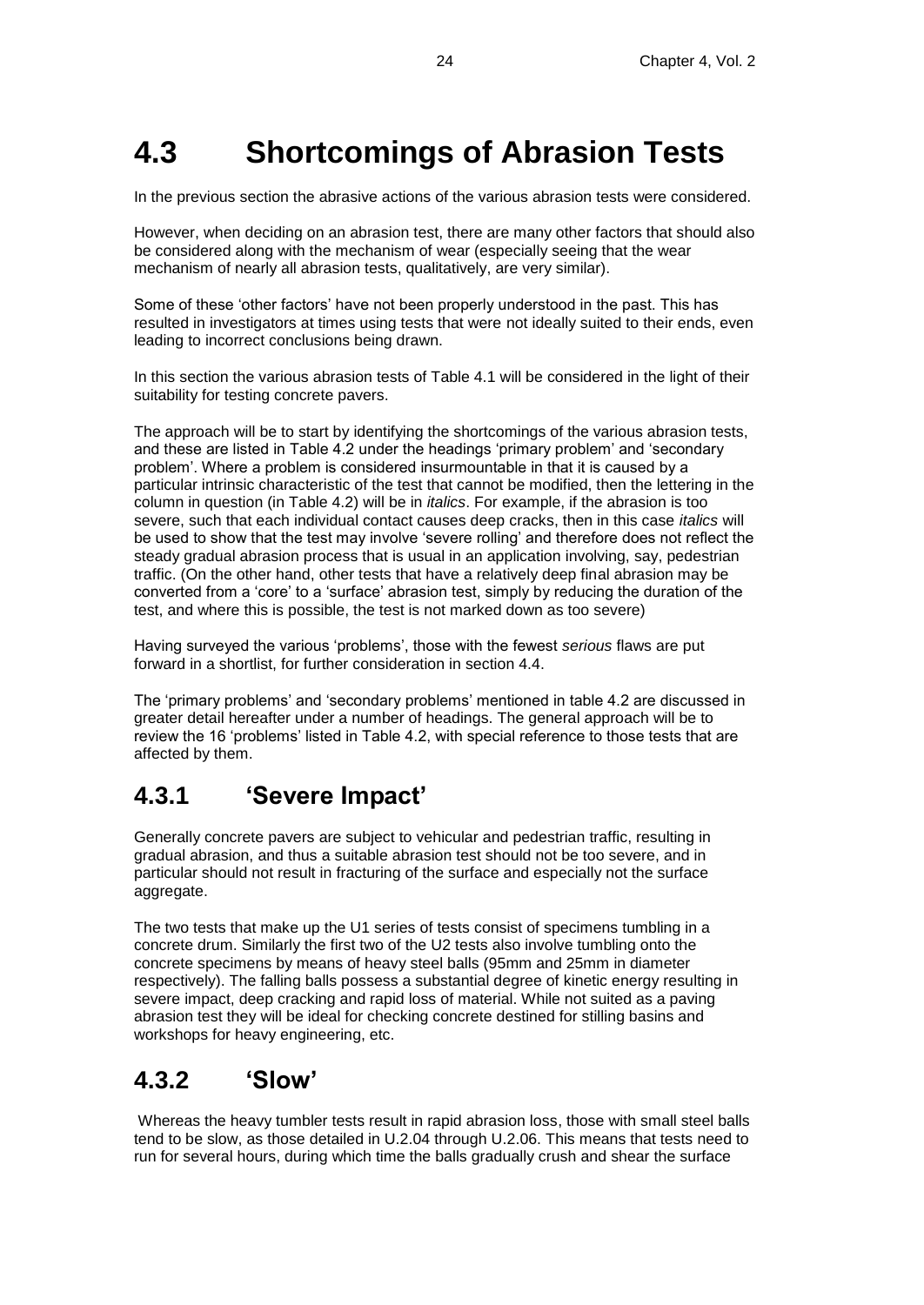asperities. However from the standpoint of regular abrasion-wear this is preferable to having heavy balls that cause the aggregate to fracture.

## **4.3.3 'Too mild'**

Certain tests result in minimal abrasion wear, such as the very small rolling balls (5mm) of U.2.08 and the revolving pads of U.6.01. These tests will barely produce a measurable result, except in the most inferior of concretes.

## **4.3.4 'Severe Rolling'**

'Severe rolling' generally occurs from steel balls or steel wheels with relatively small diameters, made to roll under load. The 'wheels' may also have irregular surfaces, such as dressing wheels, steel chained tyres, steel studded tyres or even caterpillar tracks. The small contact areas in the case of steel balls, especially in the initial stages of the test translates into high tensile stresses, and hence various forms of cracking are possible, including Hertzian cone cracks, lateral cracks and axial cracks. There are many tests of this kind and these are detailed in appendices U.2.09 through U.4.03.

## **4.3.5 'Can't Measure Aggregate/paste Bond'**

A weak paste bonds weakly to the aggregate, so that the aggregate is easily plucked out. Since the aggregate forms the bulk of the concrete, and since it is generally substantially harder than the paste, any test that prevents the loss of aggregate after the aggregate/paste bond has failed, gives a false impression of the abrasion resistance. Many tests have this failing, and are listed in Table 4.2 as U.5.01 through U.5.12 as well as U 5.16. Invariably the tests involve a fine abrasive that grinds the specimen under load. However the fineness of the aggregate also ensures that there is only a small gap between the specimen and the grinding disc, and this is so small that the aggregate is usually trapped in position, even though it may no longer be bonded to the aggregate. Thus the relatively hard aggregate continues to resist abrasion, whereas in practice it would be removed by abrasive forces. This can be particularly misleading in abrasion tests where a very hard aggregate is used with a relatively soft paste.

## **4.3.6 'Aggregate does not Contribute'**

The shortcoming of the tests discussed under the previous heading is that they are unable to discriminate between the stronger and weaker constituents of the concrete. On the other hand, there are also problems associated with tests that discriminate too well. Although these tests attack the full surface, the weaker paste constituent will abrade at a far greater rate, since it is not protected in any way. The abrasive material steadily picks its way through the weaker paste until an aggregate particle is sufficiently exposed so that it can be dislodged. Such tests mostly have abrasive material consisting of pneumatically blasted fine sand or fine wire bristles, and are listed as U5.19 through U5.22 and U6.02 through U6.03 in Table 4.2. It is by virtue of the fineness of these abrasive materials that they are able to get in between even relatively small fine aggregate particles and scratch out the weaker paste. (Other tests such as small tumbling steel balls also attack the surface indiscriminately, but clearly a ball that is 13,2 mm will have a certain 'span' that prevents it from penetrating between fine aggregate particles, or even from going much between the coarse aggregate particles. The aggregate particles in this case 'contribute' to abrasion resistance, and this is the general case in practice under vehicular or pedestrian traffic. Even if the surface is covered with a substantial degree of fine abrasive and is trafficked, there is a limit to how far the fine aggregate can penetrate). Therefore tests that can scratch or blast their way deep into the core concrete, and so erode the aggregate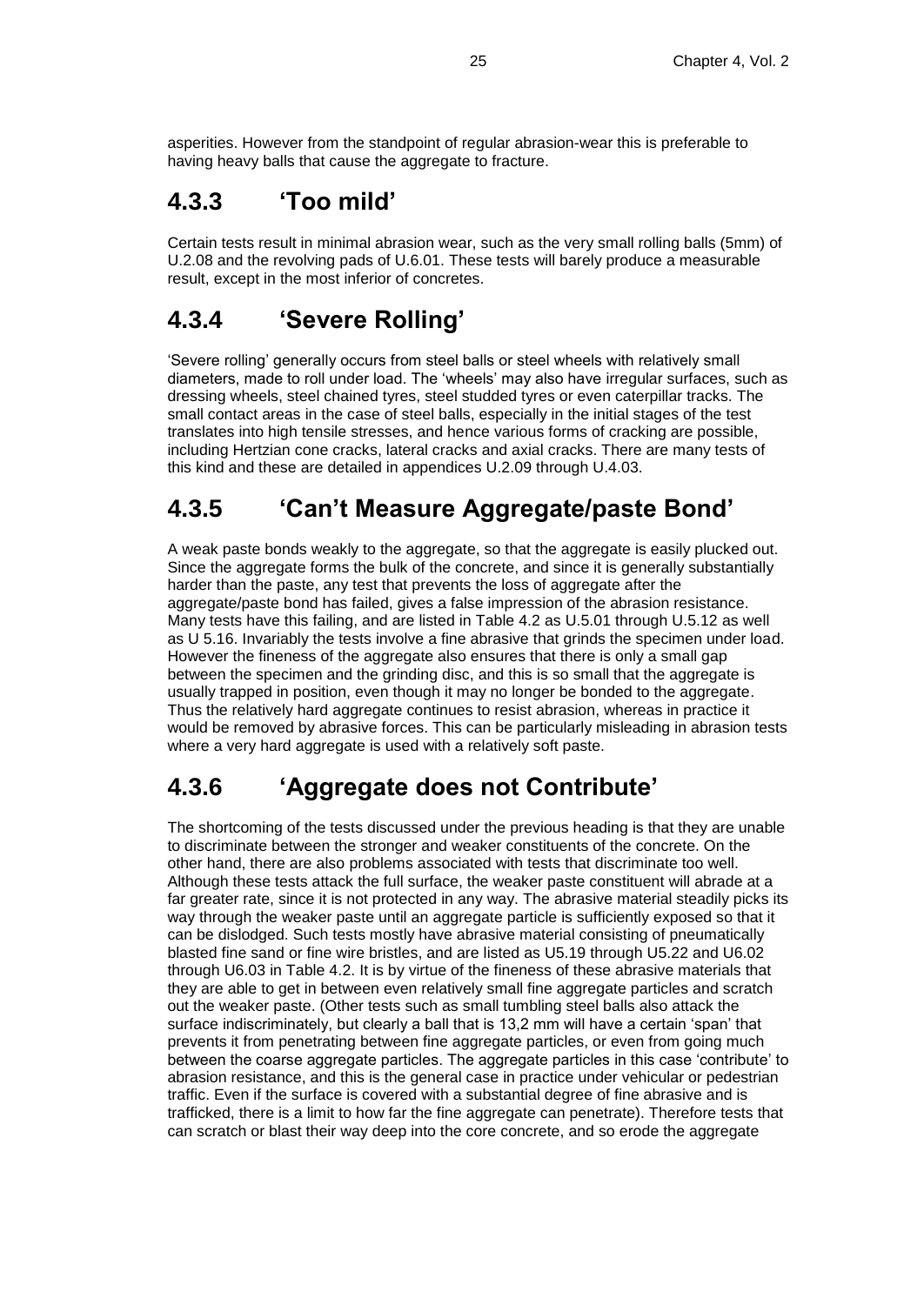Table 4.2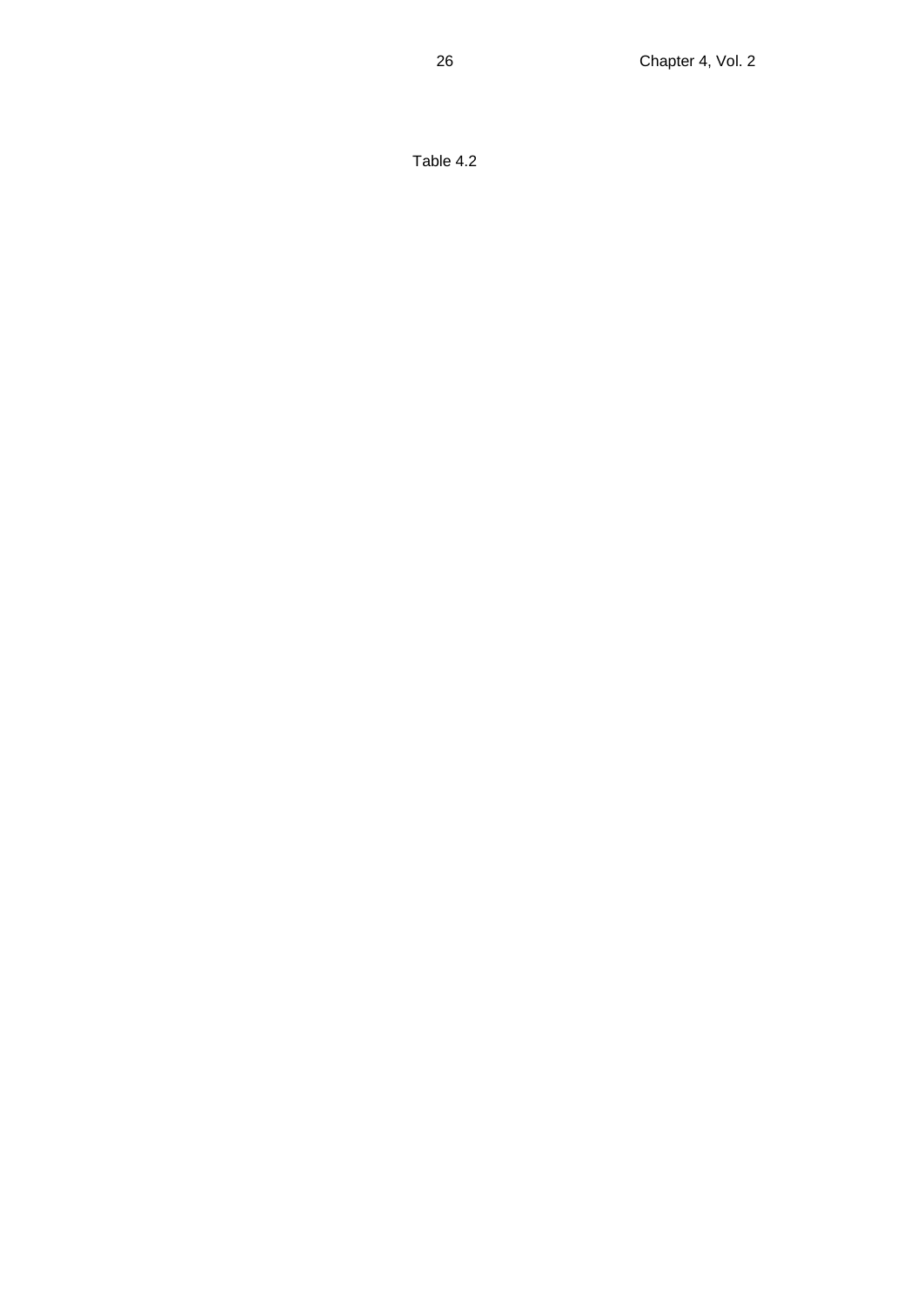Table 4.2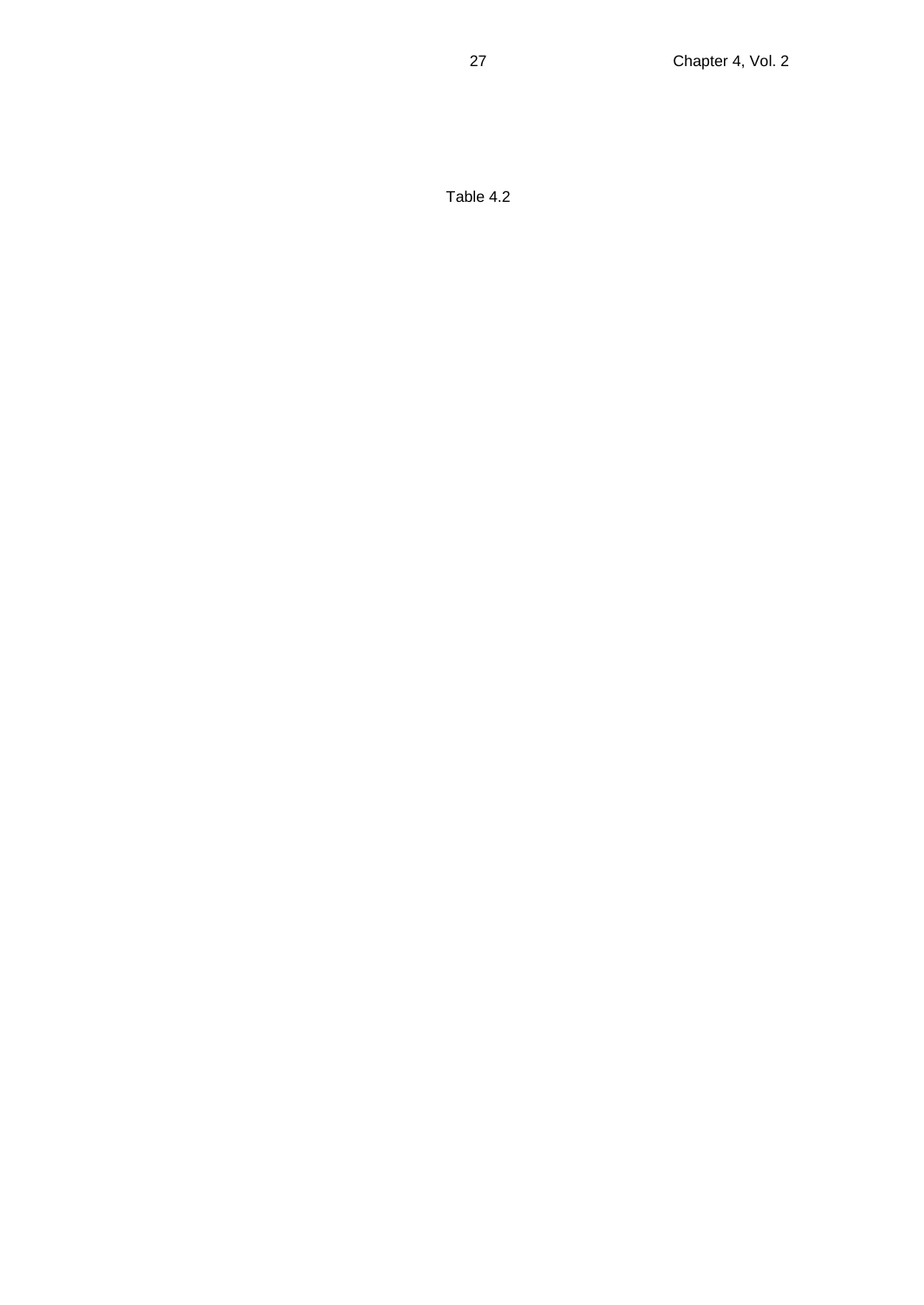out, do not measure the 'contribution' that the aggregate *makes in practice*. In this regard it may be said that sand-blast tests are the most misleading, since there is a limit to how deep the wire bristles of the wire-brush test can penetrate without a general penetration, whereas the sand, given its size and velocity is capable of penetrating as much as 15mm or more.

On the other hand, where a significant percentage of large coarse aggregate has been used, say 26mm, the rate of penetration of both the wirebrush and sandblast tests will soon slow down and reflect the abrasion resistance of the coarse aggregate. Instead of removing the large particles, these virtually arrest further penetration, whilst remaining firmly embedded at their base ends. Olorunsogo(1999)'s results showed that where a high proportion of large aggregate particles are used, the wire-brush test becomes meaningless. The penetration of the brush is brought to a virtual halt on reaching the coarse aggregate. The bristles that do scratch in between and around these particles are unable to penetrate far enough to sufficiently expose enough of the aggregate to materially increase the aggregate/paste bond stress. The same effect may be expected from sandblast tests. Furthermore, the comparatively small aperture size of the shield (that is placed over the specimen), relative to the size of the coarse aggregate, means that at times it is only this aggregate that is exposed to the abrasive.

To conclude it may be said that for fine aggregate and relatively fine coarse aggregate (less than 9,6mm), the aggregate contributes minimally to abrasion resistance as determined by the wire-brush and sand-blast tests, as it is simply eroded. Since concrete pavers are typically made precisely from such relatively fine aggregates, the wire-brush and sand-blast tests do not measure the contribution of the aggregates, and thus do not reflect what happens in traffic, except where excessive grit and sand is present on the surface. On the other hand, in conventional concretes where the coarse aggregate size is typically 19mm or more, after a settling in period, the hardness of the coarse aggregate will contribute almost 100% towards the 'abrasion resistance' of the concrete, and this *will*  be reflected by these tests.

Initial surface absorption tests (ISAT), e.g U.8.01 and U.8.02, are very sensitive to the strength and density of the surface concrete, and in this respect are good indicators of abrasion resistance. However they are unable to gauge the hardness of the aggregate, a serious shortcoming given the important contribution of aggregate hardness to abrasion resistance.

## **4.3.7 'Skill and Interpretation Required'**

The 'diamond tip scratcher' and the 'Mohs hardness scratcher' (see U6.04 and 6.05 in Table 4.2) are not conventional abrasion tests, but do give a good indication of the hardness of the surface, and this in turn *is* related to abrasion resistance. Both tests require a level of understanding. In the case of the Mohs hardness test, the correct minerals must be identified, and a consistent sharpness of crystal should be used to scratch with. In both tests it is important to apply a consistent pressure and angle. The scratch depths should be interpreted in the light of comparable depths obtained in concrete of known or acceptable abrasion resistance.

## **4.3.8 'Only for Screeds'**

The limitation of U.7.01 is that it should only be used to test screeds (which are relatively soft compared to hard concrete). In this case the test may be considered as a deep abrasion test, and results in various kinds of cracks to some depth into the screed.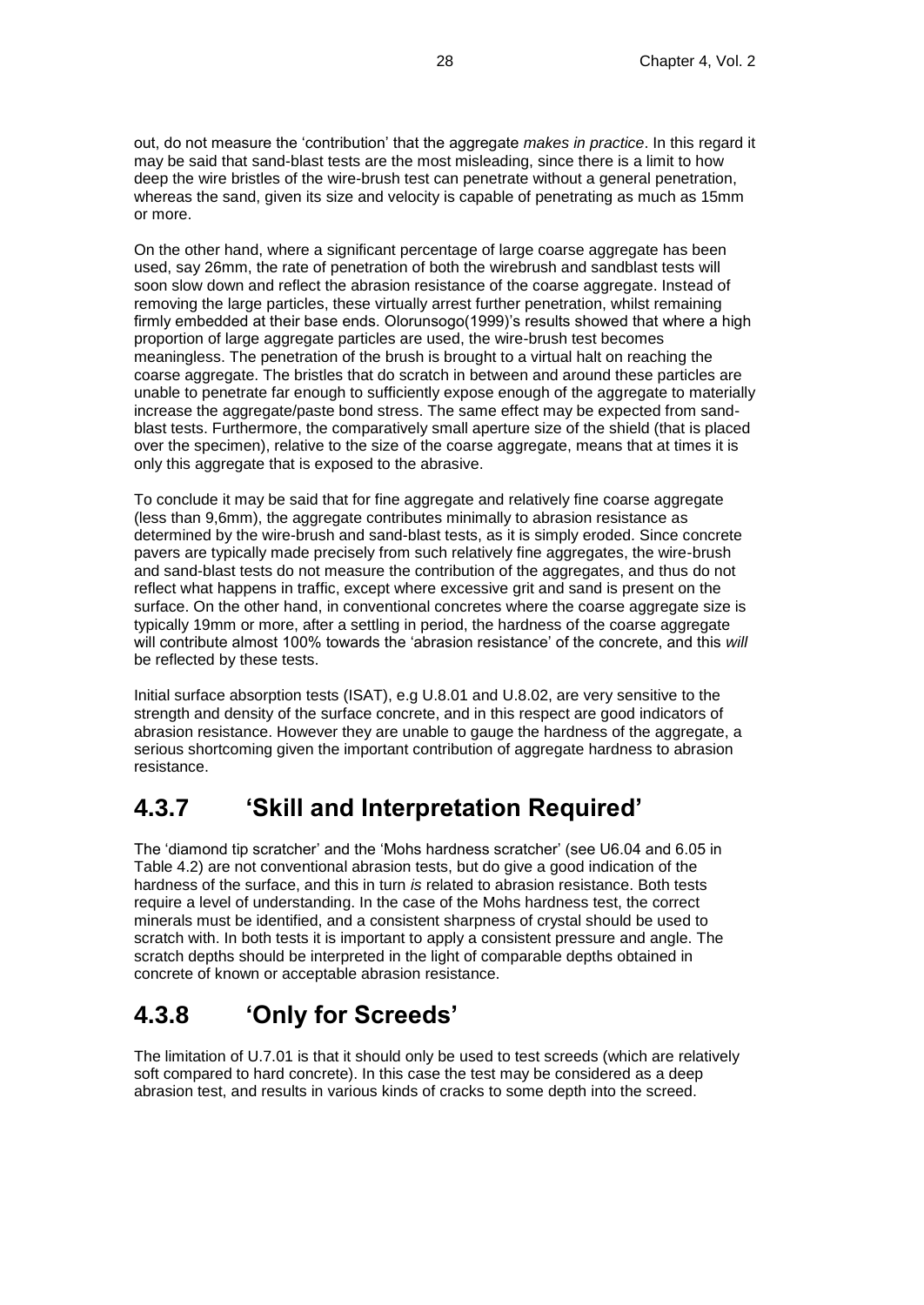## **4.3.9 'Repeatability Poor'**

The rebound hammer (see U7.02 in Table 4.2) is a direct measure of the hardness of the surface and should therefore be a good indicator of abrasion resistance. According to BS 1881:Par202:1986 the characteristics of a concrete surface which govern abrasion resistance have been shown to correlate reasonably well with those characteristics which determine rebound hammer readings.

However, rebound hammer readings in paving is complicated by the fact that the paving is the topmost layer of a *flexible* pavement. Each paving unit is not necessarily supported to the same extent by the bedding sand, which may also be variable in thickness and compaction from one area of the site to another. The jointing sand between pavers may also vary in density, allowing different degrees of load transfer from one unit to the next. All these influences are likely to effect the rebound hammer readings. Where paving is tested in a laboratory, special care is required in clamping the blocks if the rebound is to be consistent.

## **4.3.10 'Measures Core Qualities'**

Ultrasonic pulse velocity, see U.8.03, requires a minimum specimen thickness of 150mm, whereas virtually all pavers are 80mm or less in thickness. Moreover the test is a measure of the average density of the concrete, and is therefore only an indication of abrasion resistance where the surface and core concrete have the same density.

## **4.3.11 'Expensive Equipment'**

Appendices U.2.01, U.2.09, U.3.01, U.3.03 through U.3.05, U.5.01 through U5.05, U5.07 through U.5.09, U.5.17, U.6.03 show photographs or diagrams of abrasion testing equipment that is relatively elaborate and costly. Although the purchasing of such items may be within the grasp of a large commercial concrete laboratory, it will be a major financial burden to a small or medium size producer of concrete pavers, who wishes to do routine quality control testing. On the other hand, some of this equipment, such as that used for testing according to the Bohme principle, may be modified to something slightly smaller and more affordable. For example the equipment specified in BS 812 : Part 113 (see appendix U.5.06) is a simplification of the 'Bohme' test equipment. The reciprocating table shown in U.5.17 could equally well be made much simpler and would then be affordable.

## **4.3.12 'Water'**

ASTM C1138 (see appendix U.2.07) is an abrasion /erosion test that consists of steel balls tumbling in a circular orbit in swirling water. The water will assist in plucking out aggregate that has become unbonded. Similarly there are a number of tests modelled after ASTM C779 Proc C (which in turn was modelled after the Davis test) that use water to flush out abraded particles (see U.2.10 through U.2.16). In addition the effect of water being forced into minute cracks as the loaded balls roll over on top has the potential to cause very high momentary hydraulic pressure in these cracks and surrounding pores that is potentially destructive. Sukandar(1993) showed that paving that is soaked prior to testing using the ASTM C779 Proc C apparatus has a substantially lower abrasion resistance relative to dry tested pavers.

Far from being a shortcoming, it may be argued that concrete surfaces subject to tired traffic will in fact experience just this kind of cyclical hydraulic pressure during rain, and that the use of water in the test is therefore justified.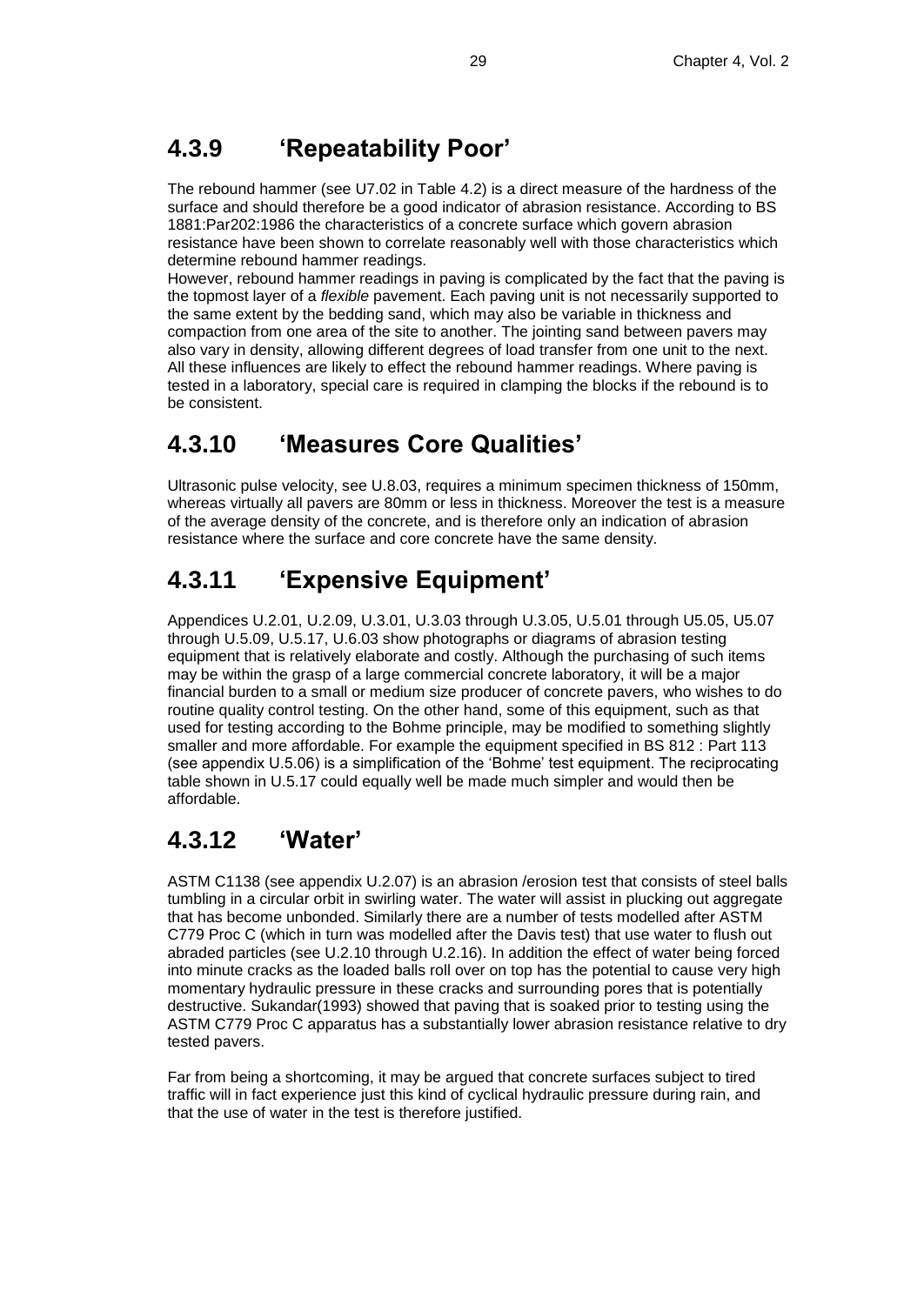## **4.3.13 'Odd Sized Specimens'**

The apparatus of U.2.07 requires that the test specimens be cast as a circular disc of a certain size to fit into the apparatus. This is clearly a disadvantage when it comes to testing pre-formed concrete pavers. In this case it will be necessary to substantially modify the apparatus so that it can take rectangular or square specimens.

Generally the tumbler test apparatuses of U.2.01 through U.2.05 also require special adaptation to mount the pavers. This has been done in the case of U.2.03.

On the other hand, the grinding tests operating on the Bohme principle require that the sample be sawn to the plan area of 70mm x 70mm. This shortcoming is more of a nuisance than a serious problem.

## **4.3.14 'Large Track Diameter'**

Many abrasion tests consist of steel wheels moving in a circular orbit with a diameter that is greater than the least dimension of the paver. This diameter may vary from 225mm in the case of the C&CA steel wheel test (see U.4.06) to 60,6 m in the case of the track shown in appendix U.3.2. The Norcem studded wheel apparatus runs on a track of 6m in diameter.

Overcoming this difficulty for relatively small diameter tracks of up to 500mm is not insurmountable. It will require a sawing operation to give the pavers a trapezoidal shape. The bases of these blocks may then be set into a circular mould using a grout or resin with their upper faces clamped to a perfectly horizontal plate during the setting period. A similar process can be followed with the larger diameter tracks of the studded wheel machines (see U3.03 through 3.05), up to 6m in diameter, but the shaping and levelling processes clearly requires skilful workmanship.

## **4.3.15 'Outdated Test**

In selecting an abrasion test, it is always preferable to decide on one that is in use at the current time, and preferably one that already appears in a recognised national standard, e.g. ASTM, BS, EN etc. Therefore a test that was used many years ago and that is no longer in use, and moreover may have been used on only a few occasions, is not ideal. However, this does not *necessarily* mean that the test is flawed from a materials engineer's point of view, and could still be considered if other tests do not yield a satisfactory result. The reciprocating table test (U.5.17) is a good example. The test seems to have all the correct abrasion mechanisms, but is no longer used. It would not be difficult to build a simplified cost effective version of that apparatus, that would be ideal for testing concrete pavers.

## **4.3.16 'Abrasives Difficult to Obtain, or Expensive.'**

This would apply to a test such as Mohs scratch hardness test (U.6.05), where the minerals corresponding to Mohs scale may not be readily available. On the other hand the cost of the abrasives used in various tests should also be considered, particularly if the test is to be useful for daily checks on the quality of the previous days production and later for final verification prior to dispatch. Consideration should therefore variously be given to the cost of ball bearings; dressing wheels; hardened steel wheels; accessing a fine abrasive of consistent hardness/size/shape; wire-brushes etc.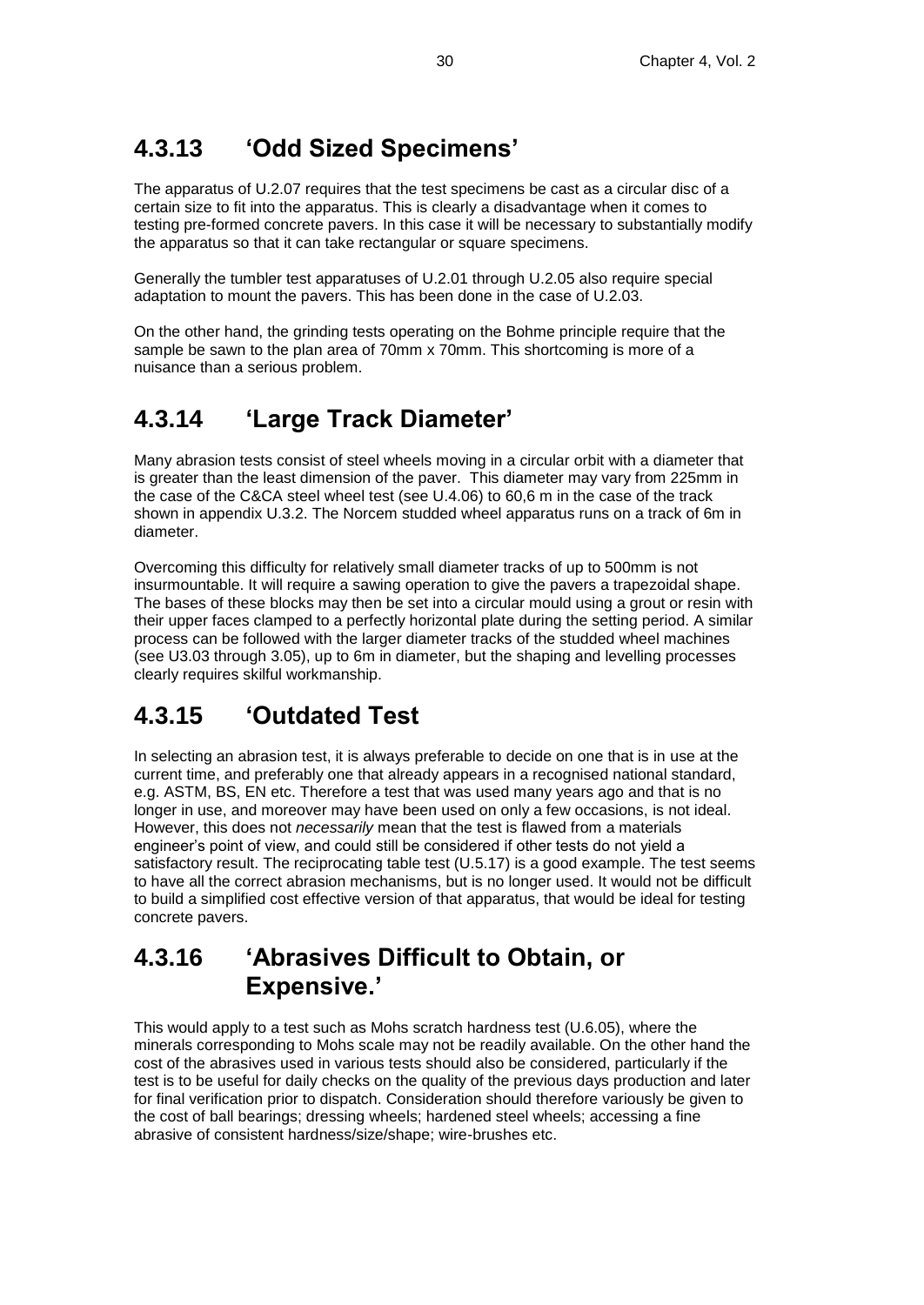# **4.4 Abrasion Test for Concrete Pavers**

### **4.4.1 Shortlist**

South Africa does not have a formal abrasion test for concrete pavers. This has led to serious and unacceptable abrasion wear in the past, and continues to be a problem.

In section 4.3 the main weaknesses of the various abrasion tests were highlighted in an attempt to isolate the most suitable abrasion test for adoption into the national standard. It may be seen from Table 4.2 that only a few of these tests emerge relatively unscathed. Accordingly the following three tests are judged to be worthy of further consideration for inclusion into the national standard SABS 1085 as a recommended abrasion test:

- C&CA steel wheels (appendix U.4.06)
- AS/NZS 4459.9 (appendix U.2.03)
- ASTM C779 Proc A (appendix U.5.15)

None of these tests are currently in use in this country. However two tumbler tests, similar to AS/NZS do exist locally and are described in appendices U.2.02 and U2.04. It is also possible to conduct tests locally at two institutions (SABS and C&CI) that are similar in principle to ASTM C779 Proc A. Like ASTM C779 Proc A they use an abrasive as a grinding agent, and these tests are respectively described in U.5.02 and U.5.16. However, a serious flaw in these two tests is their inability to correctly predict aggregate/paste bond (explained in the previous section), and for this reason these tests have been passed over.

The test selected quite recently as the current European standard test for testing the abrasion resistance of concrete pavers, discussed in appendix U5.12, is also considered not able to correctly predict aggregate/paste bond (it does not allow debonded aggregate to fall out), and has therefore not been selected for further consideration.

Other tests that have been conducted in this country (or are still current), notably MA20SA, ASTM C418, and the C&CI wirebrush test (described respectively in appendices U.2.15, U.5.21 and U.6.02) are also not included in the recommended list, for reasons given in section 4.3. A special point of interest in this regard is that Papenfus (1994), in comparing the C&CI wirebrush, MA20SA and ASTM C418 abrasion tests, concluded that the MA20SA was the best of the three and recommended it be adopted into the national specification for the manufacture of concrete pavers. However, the scope of the testing done at that stage was limited to those three tests, and only a precursory consideration had been given to *some* of the other tests listed in table 4.1. Nor were the principles and mechanisms of abrasion wear well understood.

In the following section the three selected tests (from the list of 66) will be scrutinised relative to the criteria considered important for an abrasion test.

### **4.4.2 Important criteria of an Abrasion Test**

#### **(a) Mild Impact**

Mostly paving is used for pedestrian or vehicular traffic. Stones trapped in the tread of tires and heels will impart a *mild* degree of impact. (In both cases the stone has minimal velocity in the downward direction at the time of impact and hence the corresponding abrasion action is considered 'mild').

The steel wheels of the C&CA test may impart a degree of impact from vibration and minor surface unevenness, and especially once some coarse aggregate particles begin to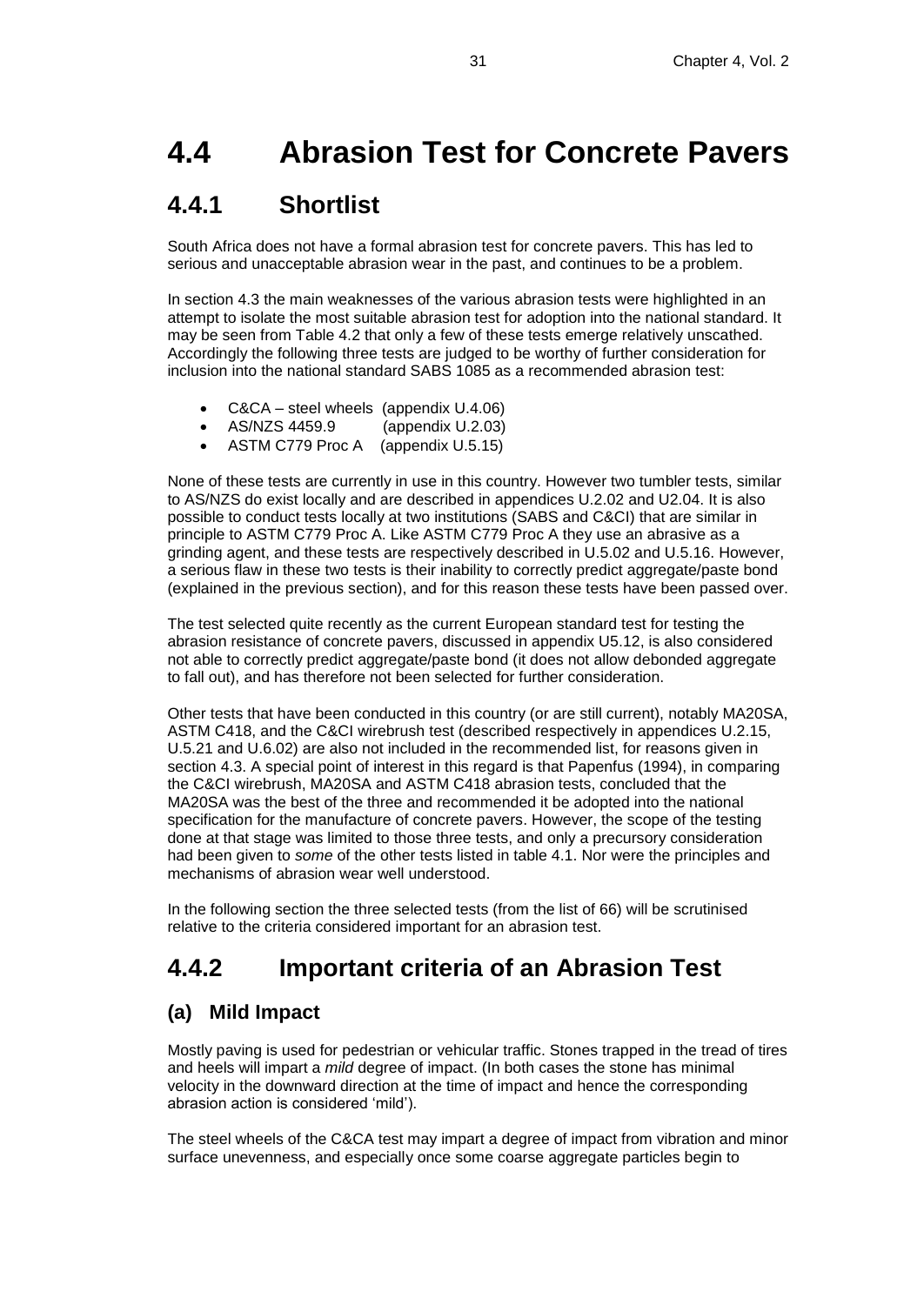become prominent, but generally this test has a low level of vibration/bounce, although possibly less than what would occur in practice. On the other hand, the impact of the tumbling steel balls of the AS/NZS 4459.9 test may be considered realistic, although the impact in this test is probably more than what would occur in practice. Finally the grinding sand of the ASTM C779 test has no impact to speak of, and this may be seen as a shortcoming in this test. The corresponding abrasion wear codes are respectively judged as:

 $C&CA$  = I2 (or I1 for HSC that is well finished)  $AS/NZS = I2$  $ASTM C779A = 10$ 

#### **(b) Mild Rolling**

Tests that have a 'severe rolling' action, such as the 'loaded steel ball tests' and 'loaded steel wheel tests', do not realistically model contact stresses and mechanisms of abrasion that occur in practice. On the other hand the three tests under consideration here are all judged to be suitably 'mild' in their respective 'rolling abrasion' wear mechanisms (explained in appendices U.4.06, U2.03 and U.5.15). Of the three the AS/NZS is likely to be the mildest, with an abrasion wear code of R1, while the C&CA and ASTM may be considered to have a code of R2.

#### **(c) Test Duration**

The respective test durations are 15 - 30 minutes (C&CA), 60 minutes (AS/NZS), 30 - 60 minutes (ASTM C779 A). This may be regarded as slow relative to tests such as U.2.12 (ASTM C779 Proc C) that achieve relatively deep penetrations after 5 minutes owing to high contact stresses from 'severe rolling', but it is precisely this rapid abrasion wear process that makes such tests too severe. On the other hand some tests have duration cycles of 24 hours such as U.2.04 (SABS 541), or 72 hours in the case of U.2.7, and this clearly excludes these tests from being used to test specimens that are 24 hours old as a means of detecting bad quality prior to commencing the next days production.

It appears that the three tests have the correct balance between fast/severe and slow/mild.

#### **(d) Positive Result**

A test such as EN 154 (see U.2.8) is so mild that it merely changes the degree of gloss on the surface of a tile. Similarly the C&CI wirebrush test (U.6.02) does not yield a positive result for concretes with a high abrasion resistance; the wire bristles are not able to make any significant penetration. Contrariwise, the selected tests are all capable of producing measurable abrasion wear within their test periods.

#### **(e) Affordable Equipment**

The equipment in all three tests involves relatively simple turning mechanisms powered by a small geared motor. In each case the equipment may be lifted and moved by two persons if required.

#### **(f) Assessment of Aggregate/Paste Bond**

By this is meant that the abrasion test is capable of removing an aggregate particle that is no longer bonded to the paste.

This certainly will be the case with the AS/NZS test; the impact has the ability to slowly chip away at the aggregate particle and at the same time make it even looser until it falls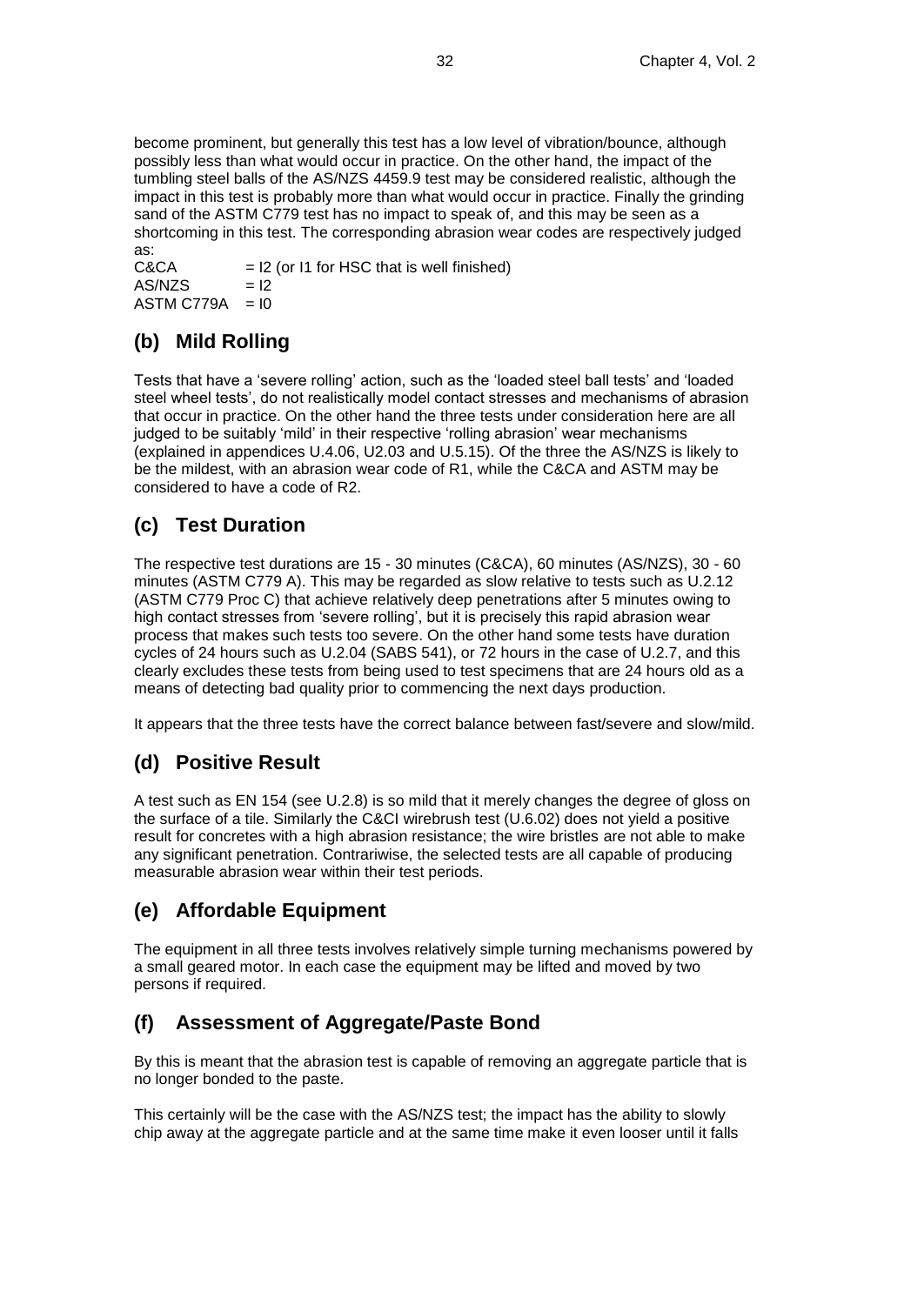out in one piece or in small fractured pieces. The ability of the ASTM to remove loose aggregate particles has been argued in some detail in appendix U.5.15.

The ability of the C&CA test to do this is not known with certainty. However, a similar test but with much greater wheel loadings, the 'Finnish steel wheel' test does have this ability, as is demonstrated in appendix U.4.1, figure U.4.1.3. According to Chaplin(1990), the C&CA test is known to have a degree of impact once the steel wheels reach the level of the slower wearing coarse aggregate. This impact will conceivably fracture and break up the hard protruding aggregate particles, or/and make them even looser in the matrix. Thereafter the wheels rumbling around the circumference at a rate of 3 revolutions per second may result in a suction effect that sucks these loose particles out.

#### **(g) Assessment of Aggregate Hardness**

Assuming that aggregate/paste bond is sufficiently strong, then the rate of abrasion wear will largely be determined by the hardness of the aggregate. Therefore abrasion tests should measure this quality. The three selected tests all abrade the aggregate and the paste at approximately the same rate, and it is therefore true to say that these tests all measure the contribution of the aggregate towards abrasion resistance.

#### **(h) Test Current**

The three selected tests are more than current tests; they all form parts of national tests/specifications:

- (i) The C&CA test has been adopted as the abrasion test in the specification BS 8204:Part2 (1999)
- (ii) The AS/NZS test is described in the joint national specification AS/NZS 4459.9 : Masonry units and segmental pavers
- (iii) The ASTM test is an accepted abrasion test in the US, i.e ASTM C779 Proc A : Test Method for Abrasion Resistance of Horizontal Concrete Surfaces

#### **(j) Repeatability**

Results published by Kettle(1984) show an average coefficient of variation of 8.8%, for the C&CA test which is relatively low. Experimental work reported by Shackel(1993a) indicates that the coefficient for the SCC test, the forerunner of AS/NZS, is in the region of 8.5%. The repeatability of the ASTM test is unknown to the writer at this point in time. It may be judged to be even lower than the other two, owing to the impact free steady grinding action of this test.

#### **(k) Skill and interpretation**

The AS/NZS test is likely to be the easiest to set up in the apparatus. The others methods require that the surface of the pavers are carefully set up in a horizontal plane. This can however be simplified with use of jigs.

The abrasion wear of the ASTM and C&CA tests is easily understood as the depth of penetration and may be measured at various points around the circumferential wear-path and averaged. This is more difficult in the AS/NZS test, where the loss in volume is determined by mass loss, and then converted to volume by dividing by the SG of the specimens, (determined by the mass in water versus mass in air method), from which an average depth may be calculated.

However none of the tests will be beyond the reach of a trained laboratory operator.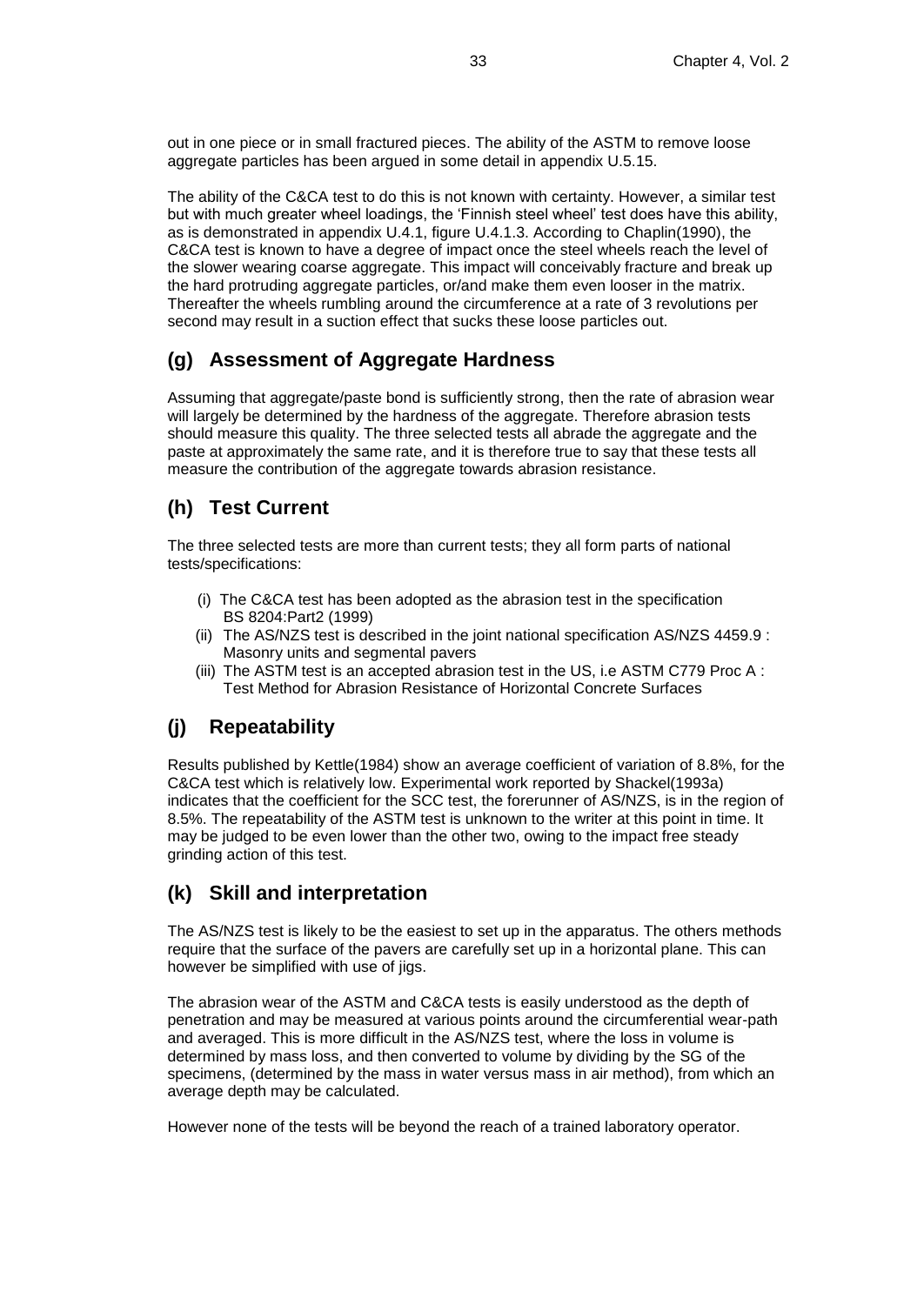#### **(l) Water**

No water is used in any of these tests, although the specimens may be pre-soaked for 24 hours prior to the test.

#### **(m) Track Diameter**

As previously explained, this poses a problem in the case of the ASTM and C&CA tests, requiring (1) careful levelling of the top faces of the paving units in a horizontal plane, ideally with the use of jigs, and (2) butting the sides of the specimens against each other. This done, the bases of the pavers may be set in a grout or more conveniently in a fast setting resin – after which the jigs may be removed and the testing preformed.

#### **(n) Availability of Abrasives**

The steel wheels of the C&CA test, the balls of the AS/NZS test and the silicon carbide abrasive of the ASTM test may readily be sourced locally.

### **4.4.3 Comparison of six tests using the above stated criteria**

In table 12.1 of volume 1 the three abrasion tests used in this thesis were compared against 24 criteria. This approach is again used in table 4.3 below, considering the 13 criteria discussed above. Although the latter criteria are fewer in number, they are considered the most important and reflect a degree of refining in the writer's thinking in the interleading years between 1994 and 2001.

Once again the relative importance of the various criteria are 'weighted', allowing a 'weighted performance' for each criteria. In principle the test with the highest weighted performance is the ideal abrasion test.

It may be seen that table 4.3 compares six different tests. The first three are those of volume 1, while the latter three are those chosen after considering the arguments presented in sections 4.3 and 4.4.2 above. Although the writer is able to speak with greater authority on the first three tests, he considers that he is also in a position to make an assessment on the latter three as well, given the study made on the many different abrasion tests and their various abrasion mechanisms. Clearly in all of these comparisons there is an element of subjectivity.

Table 12.3 shows that the three proposed tests have very similar totals and that they clearly exceed those of the abrasion tests used in volume 1.

#### **Sectional Conclusion**

From the above analysis it appears that the three tests generally meet most of the criteria deemed important for an abrasion test. Further investigations are therefore justified to confirm their supposed superiority over the volume 1 tests, and to determine which test is the *most* suitable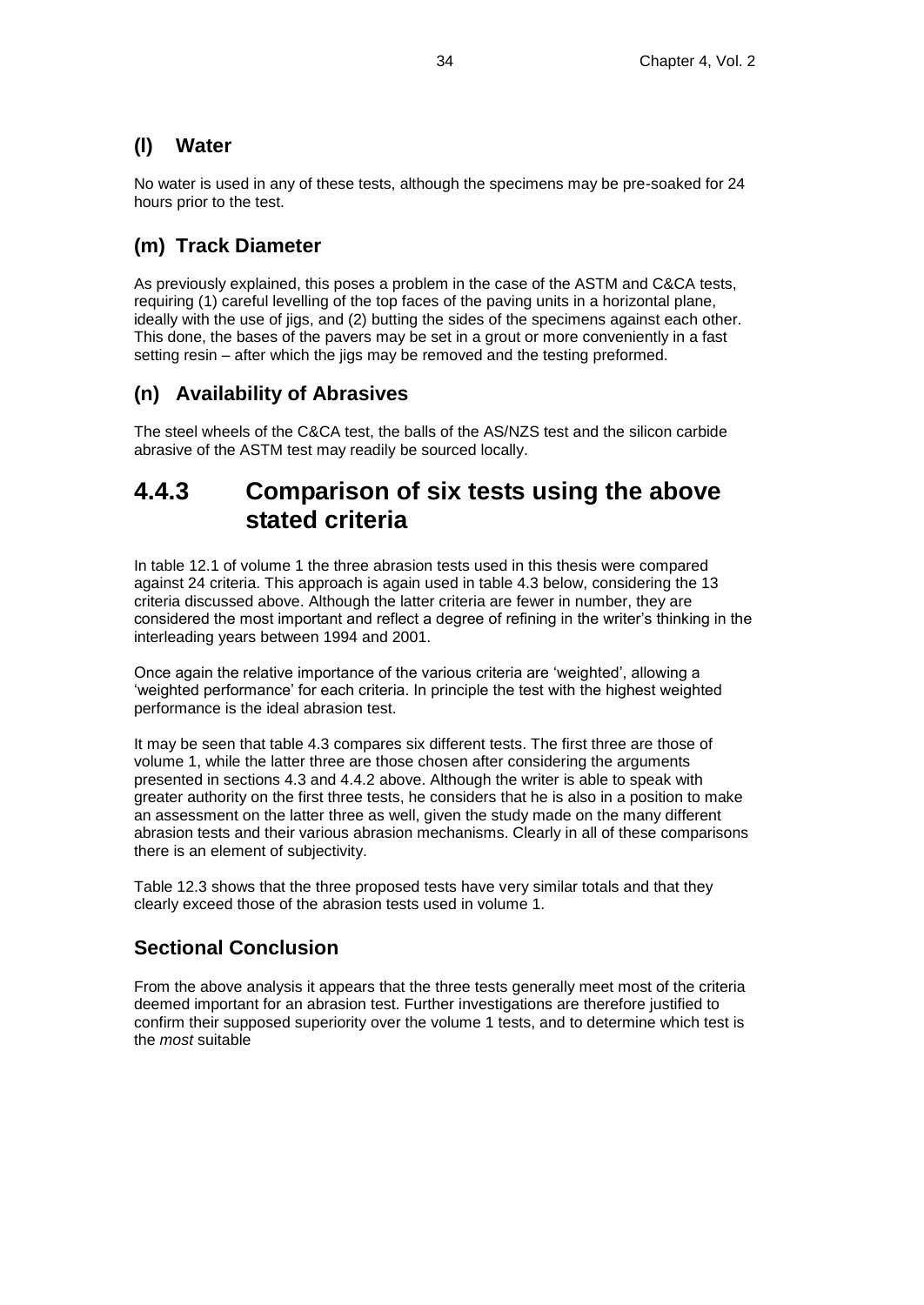| <b>ATTRIBUTES</b>                     | PERFORMANCE OF TEST      |                         |                         |   |   |                            | <b>WEIGHT</b> | <b>WEIGHTED PERFORMANCE</b> |                 |     |     |                                 |     |
|---------------------------------------|--------------------------|-------------------------|-------------------------|---|---|----------------------------|---------------|-----------------------------|-----------------|-----|-----|---------------------------------|-----|
|                                       | <b>MA20</b>              |                         |                         |   |   | WIRE C418 C&CA AS/NZ C779A |               |                             |                 |     |     | MA20 WIRE C418 C&CA AS/NZ C779A |     |
| (a) MILD IMPACT                       | 3                        |                         | 3                       |   | 2 | 5                          |               | 12                          | 16              | 12  | 16  | 8                               | 20  |
| (b) MILD ROLLING                      |                          | 5                       |                         |   | 5 |                            | 5             | 5                           | 25              | 20  | 20  | 25                              | 20  |
| (c) TEST DURATION                     |                          | 5                       |                         | 3 | 3 | 3                          | 4             | 20                          | 20              | 16  | 12  | 12                              | 12  |
| (d) POSITIVE RESULTS                  |                          | 3                       | 5                       | 5 | 5 | 5                          | 10            | 40                          | 30              | 50  | 50  | 50                              | 50  |
| (e) AFFORDABLE EQUIPMENT              | 4                        | 3                       |                         | 3 | 3 | 3                          | 5             | 20                          | 15              | 20  | 15  | 15                              | 15  |
| (f) ASSESSMENT OF AGREGATE/PASTE BOND | 5                        |                         |                         | 5 |   | Δ                          | 10            | 50                          | 10 <sup>1</sup> | 10  | 50  | 40                              | 40  |
| (g) ASSESSMENT OF AGGREGATE HARDNESS  | 5                        | 2                       |                         | 4 | 4 | 4                          | 10            | 50                          | 20              | 20  | 40  | 40                              | 40  |
| (h) TEST CURRENT                      | 3                        | $\overline{\mathbf{c}}$ | 5                       | 5 | 5 | 5                          | 5             | 15                          | 10 <sup>1</sup> | 25  | 25  | 25                              | 25  |
| (i) REPEATABILITY                     |                          | 3                       | 5                       |   | 4 | 5                          | 10            | 10 <sup>1</sup>             | 30              | 50  | 40  | 40                              | 50  |
| (k) SKILL AND INTERPRETATION          | 3                        | 3                       | 3                       | 3 | 3 | 3                          | 3             | 9                           | 9               | 9   | 9   | 9                               | 9   |
| (I) WATER IN TEST                     | 5                        |                         | 5                       |   | 5 | 5                          |               | 5                           |                 | 5   | 5   | 5                               | 5   |
| (m) TRACK DIAMETER                    | 5                        | 5                       | 5                       |   | 5 |                            | 3             | 15                          | 15              | 15  | 3   | 15                              | 3   |
| (n) AVAILABILITY OF ABRASIVES         | 5                        | 5                       | $\overline{\mathbf{3}}$ | 5 | 5 | 5                          | 3             | 15                          | 15              | 9   | 15  | 15                              | 15  |
| Affordability of abrasives            |                          |                         |                         |   |   |                            | <b>TOTAL</b>  | 266                         | 216             | 261 | 300 | 299                             | 304 |
| <b>WEIGHTS - RELATIVE IMPORTANCE</b>  |                          |                         |                         |   |   |                            |               |                             |                 |     |     |                                 |     |
| PERFORMANCE OF TEST                   | OF ATTRIBUTES            |                         |                         |   |   |                            |               |                             |                 |     |     |                                 |     |
| $1 = POOR$                            | 1 = MINOR, NOT IMPORTANT |                         |                         |   |   |                            |               |                             |                 |     |     |                                 |     |
| $2 = FAIR$                            | $2 = SECONDARY$          |                         |                         |   |   |                            |               |                             |                 |     |     |                                 |     |
| $3 =$ ACCEPTABLE                      | 3 = INTERMEDIATE         |                         |                         |   |   |                            |               |                             |                 |     |     |                                 |     |
| $4 = GOOD$                            | $4 = IMPORTANT$          |                         |                         |   |   |                            |               |                             |                 |     |     |                                 |     |
| $5 = VERT$ GOOD                       | $5 = VERY INPORTANT$     |                         |                         |   |   |                            |               |                             |                 |     |     |                                 |     |
|                                       |                          |                         |                         |   |   | $10 = CARDINAL$            |               |                             |                 |     |     |                                 |     |

## **4.4.4 Recommended Test Program**

It is recommended that an experimental programme be carried out with the following aims:

- (a) to establish the extent that the three tests in fact possess the necessary attributes to meet the criteria outlined in the preceding section
- (b) to determine the sensitivity of the tests to mix design variables that have an important bearing on abrasion resistance, such as aggregate hardness, water content, w/c, and aggregate/paste bond
- (c) to examine the microscopic abrasion wear characteristics of the various abrasion tests
- (d) based on the results of the above points, to recommend a single abrasion test for the concrete industry, and particularly the concrete paving industry